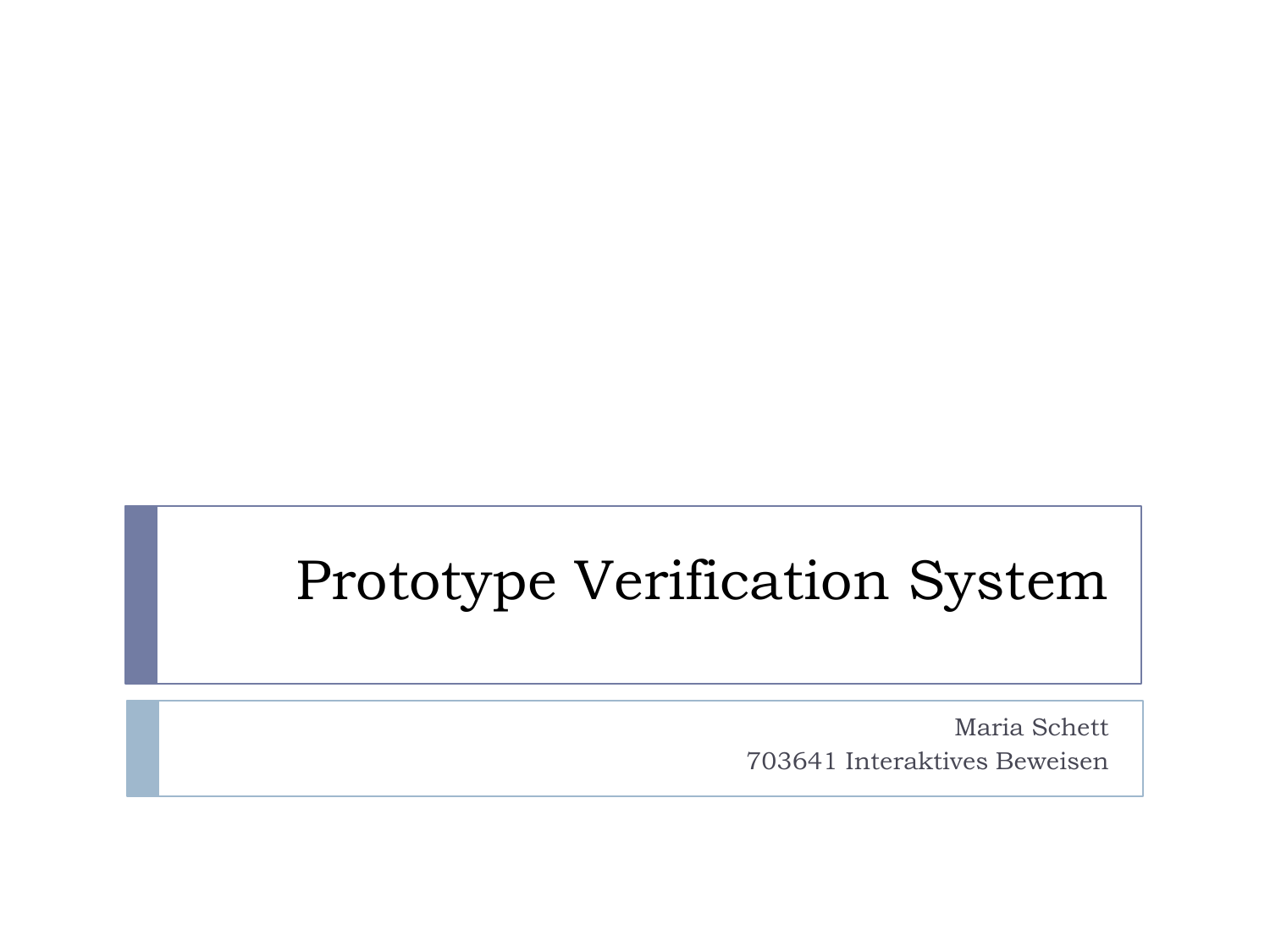## **Overview**

- ▶ Facts
- ▶ Applications
- ▶ Telephone Book
- ▶ Subset Types
- ▶ Type Checking
- ▶ Abstract Data Types
- ▶ Dependent Types
- ▶ Propositional Proof
- **Impressions**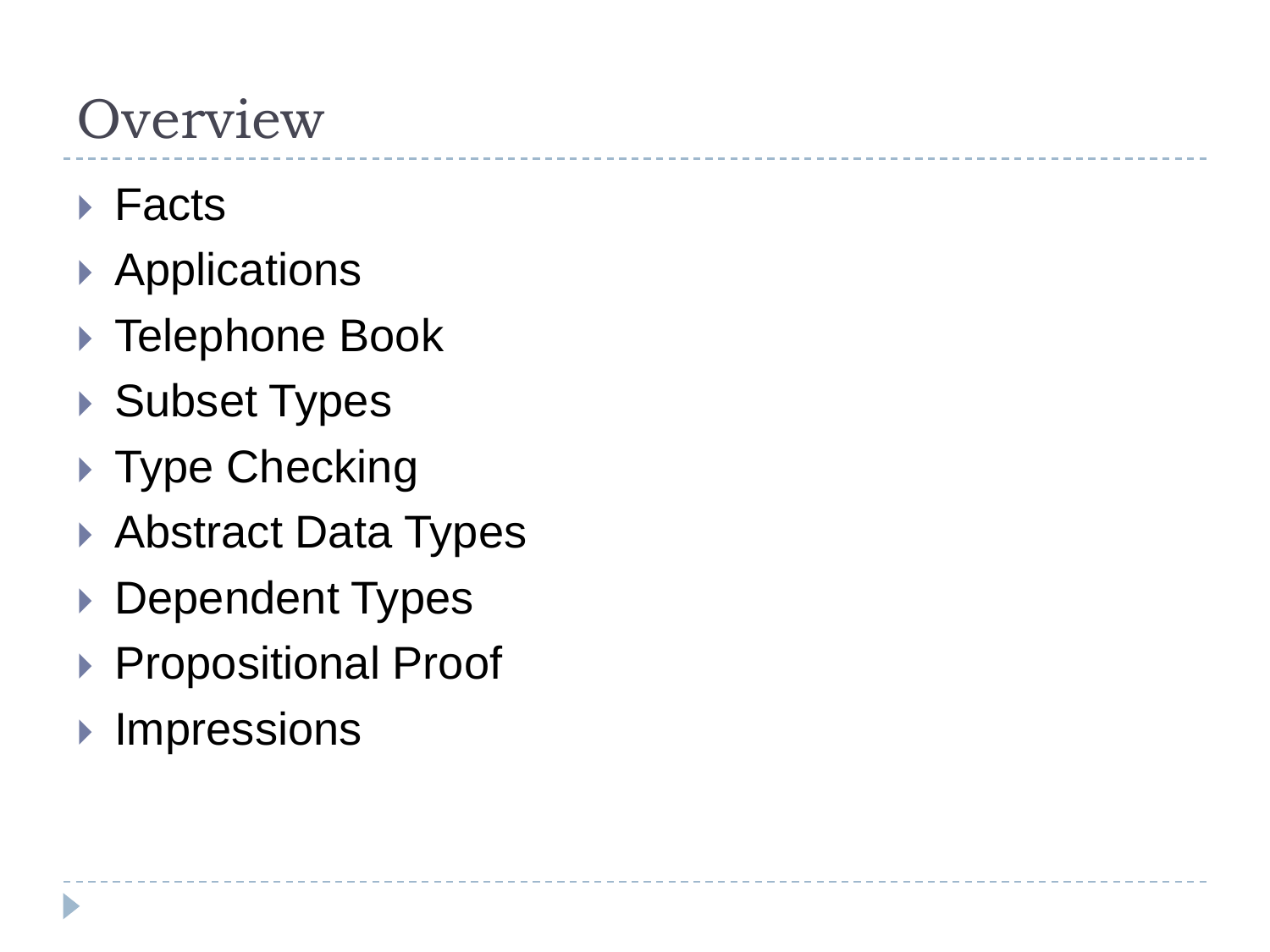### Facts

### ▶ Implemented in Common Lisp

- ▶ Functions in C, Tcl/TK and LaTex
- ▶ Interface: GNU Emacs
- ▶ Prototype Verification System
	- ▶ specification language: strongly typed & based on classical higher-order logic
	- $\triangleright$  interactive theorem prover (or proof checker)
- ▶ current version: PVS 6.0 (start 1993)
	- ▶ open-source & GPL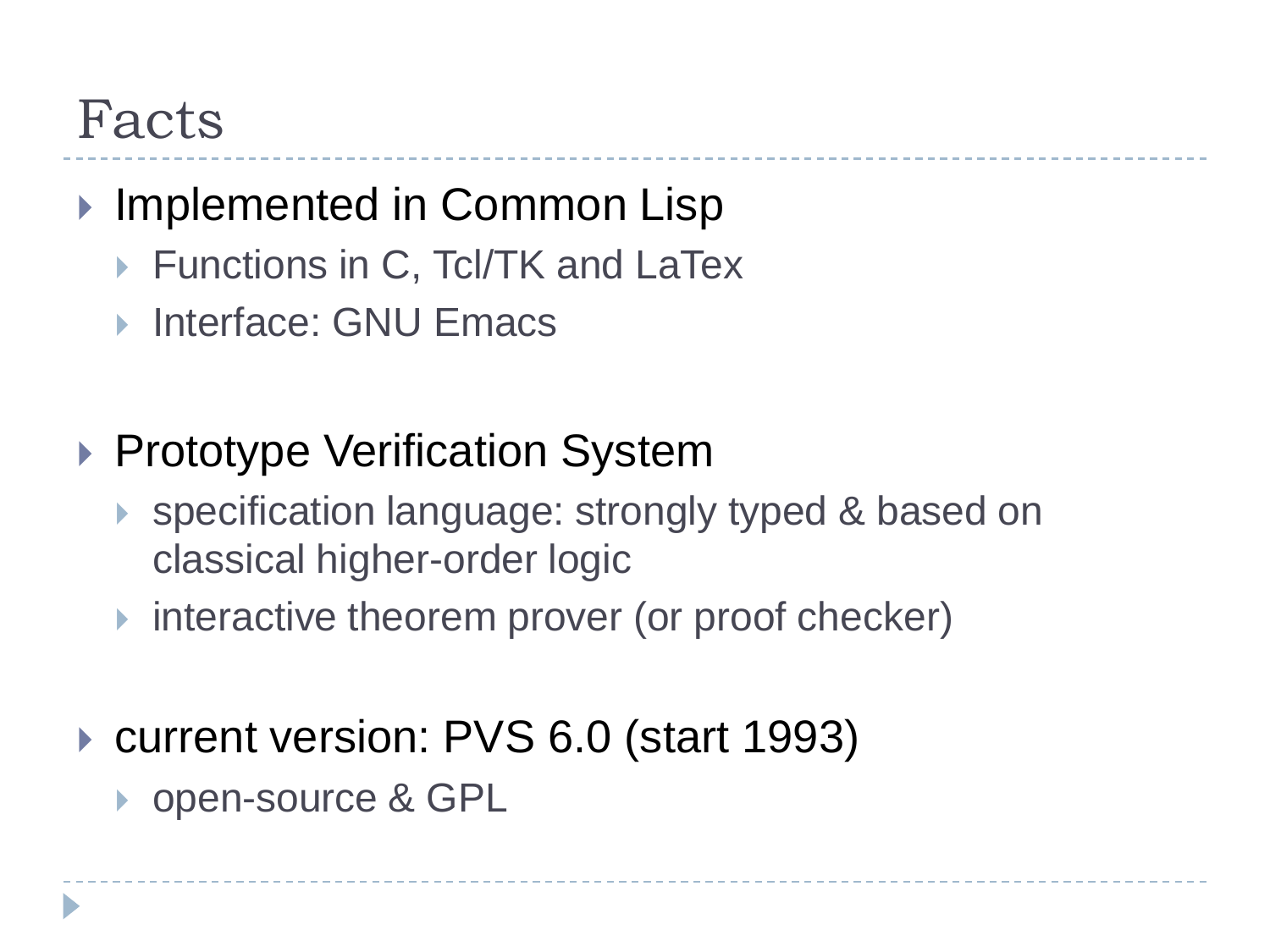### Facts

### ▶ developed by SRI

- Jovial Verification System, Hierarchial Development Model, STP, EHDM
- **EXP** Yices

▶ current work: develop methodologies for

- $\triangleright$  highly automated hardware verification
- integration with model checkers
- $\triangleright$  for concurrent and real-time systems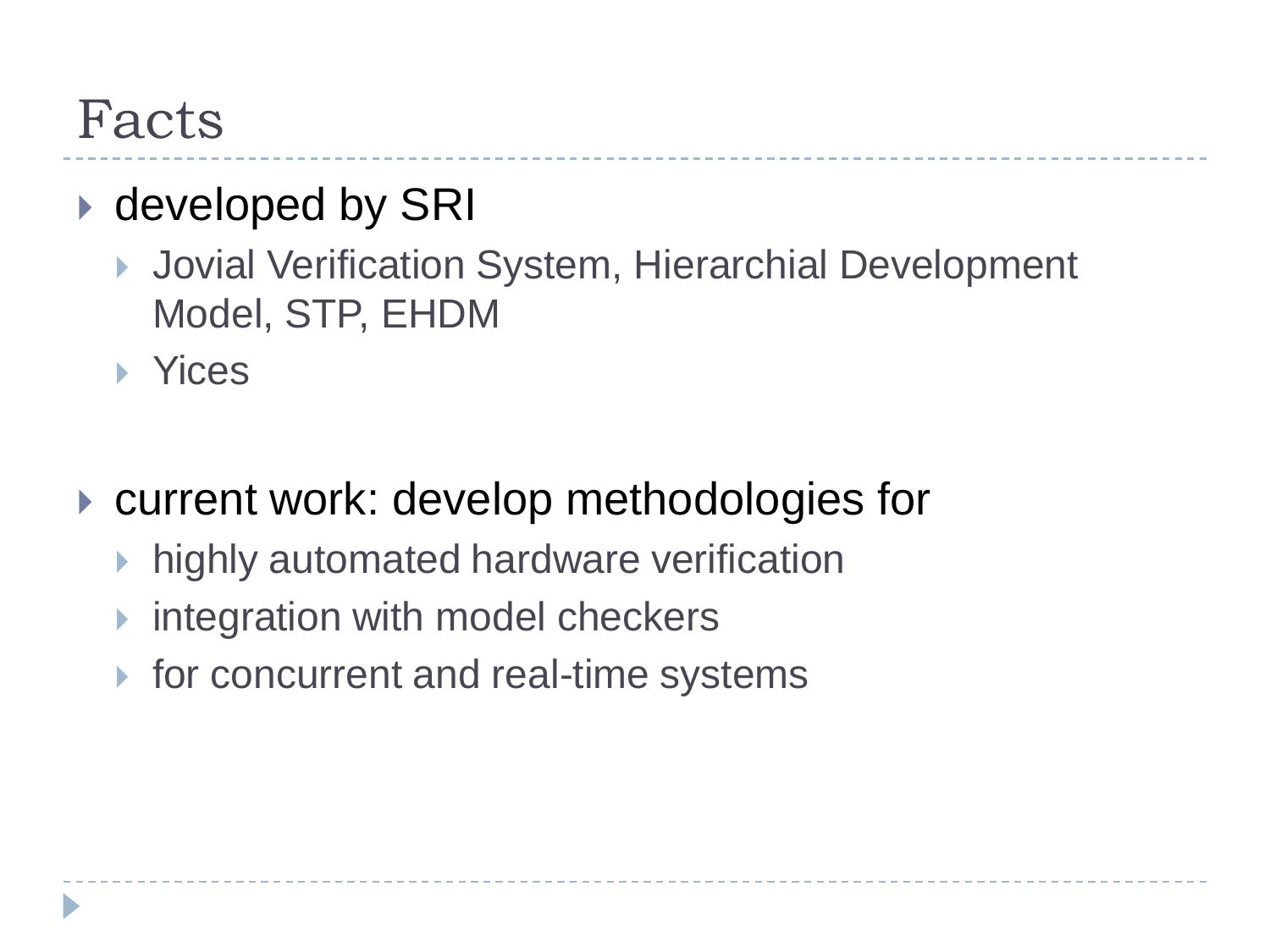## Applications

"PVS has been installed at hundreds of sites in North America, Europe and Asia" [PVS]

▶ DB with reference to history, technology and applications of PVS: ~300 citations

### **NASA PVS Library**

**The major goals of our research program are to advance** the state-of-the-art in formal methods, making it practical for use on life-critical systems developed by the aerospace industry in the United States." [LFM]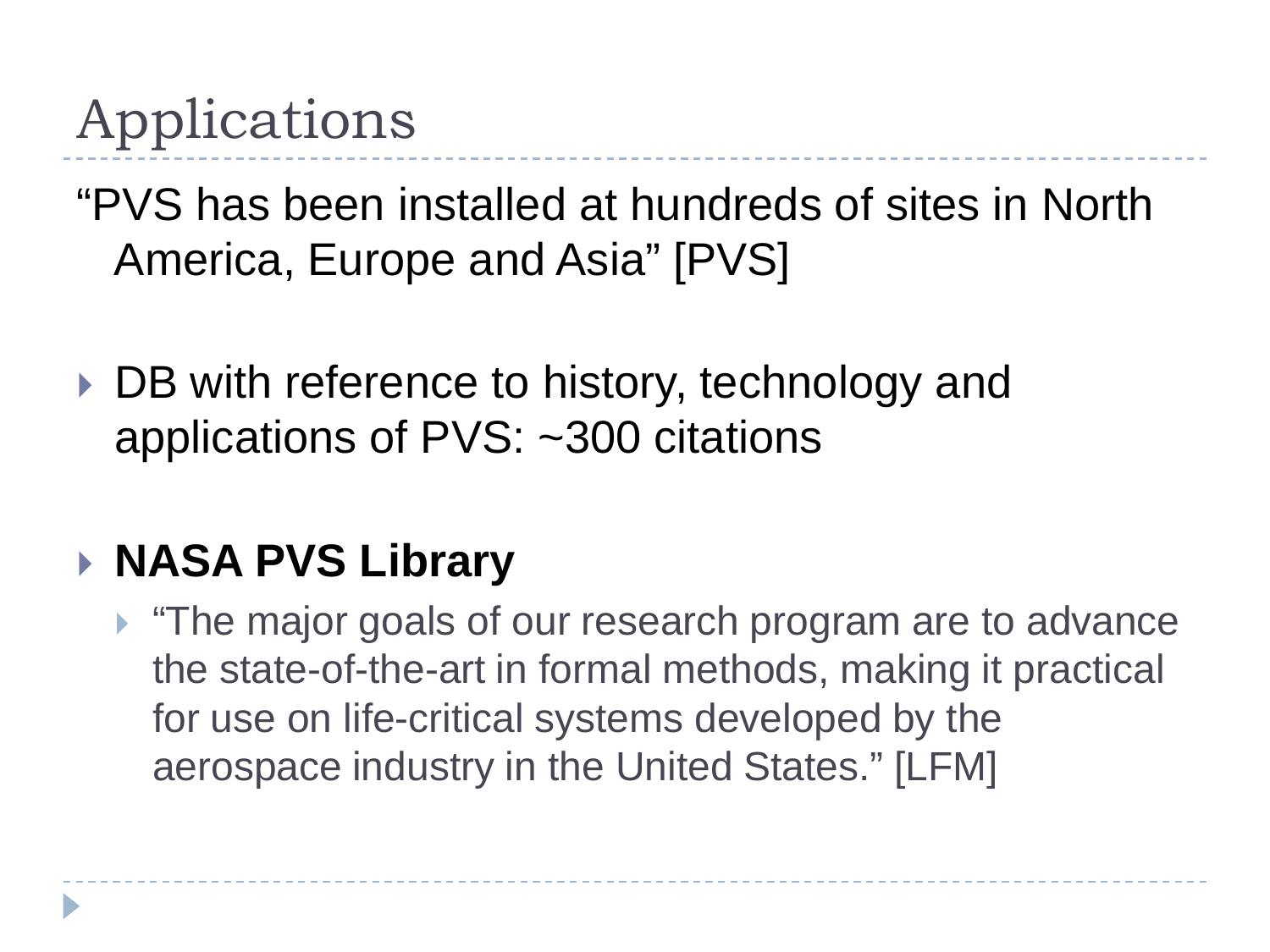### Motivation

### **specification**: phone book [TUT]

- A phone book shall store the phone numbers of a city.
- It shall be possible to retrieve a phone number, given a name.
- It shall be possible to add and delete entries from a phone book.

#### **FindPhone AddPhone DelPhone**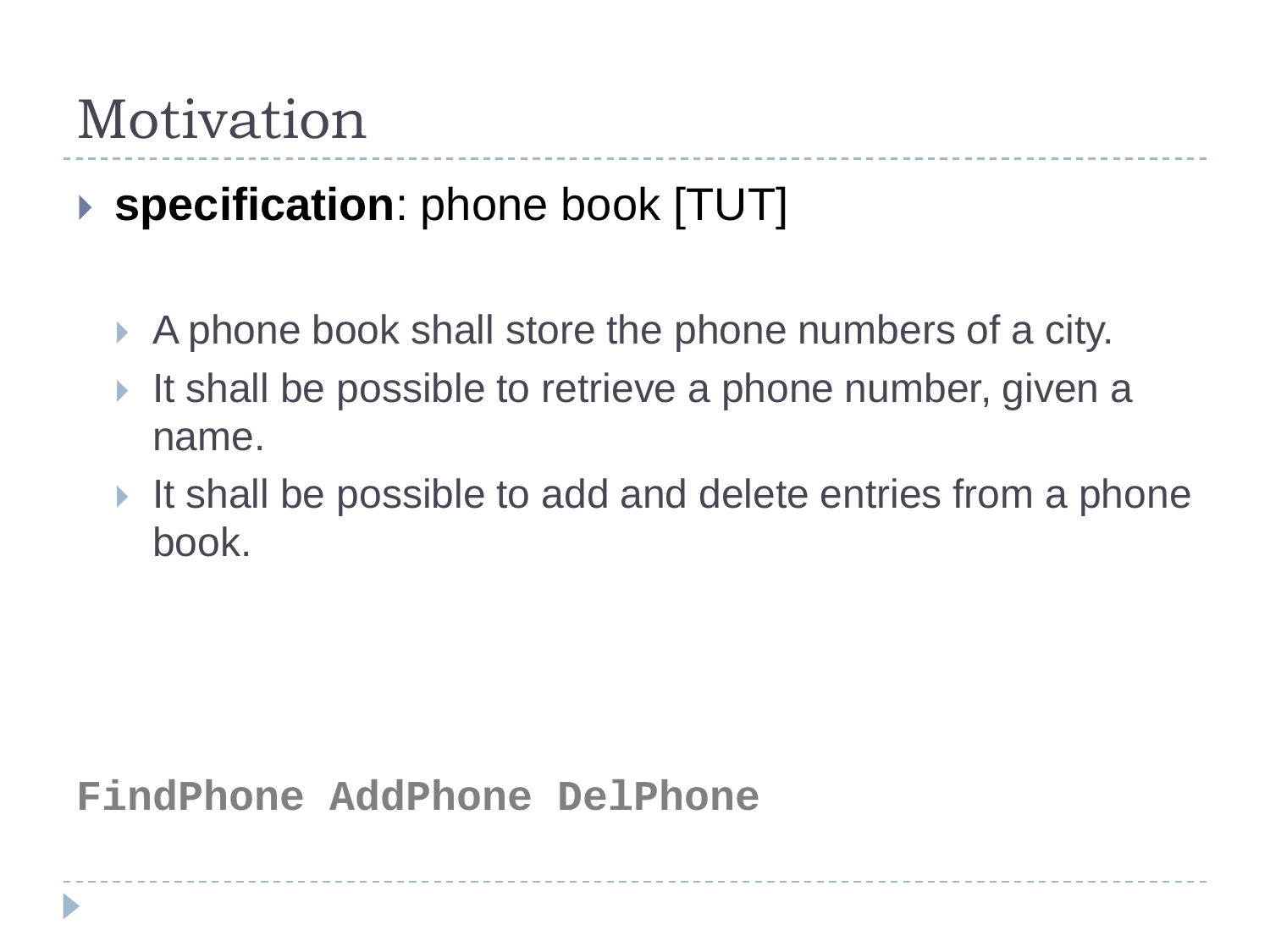Types

#### $\triangleright$  represent entities as distinguishable types

- **N: TYPE % names**
- **P: TYPE % phone number**

#### ▶ uninterpreted types

- distinguishable, nothing about members is known & equality predicate
- **B: TYPE = [N -> P] % phone book**
	- $\triangleright$  total function?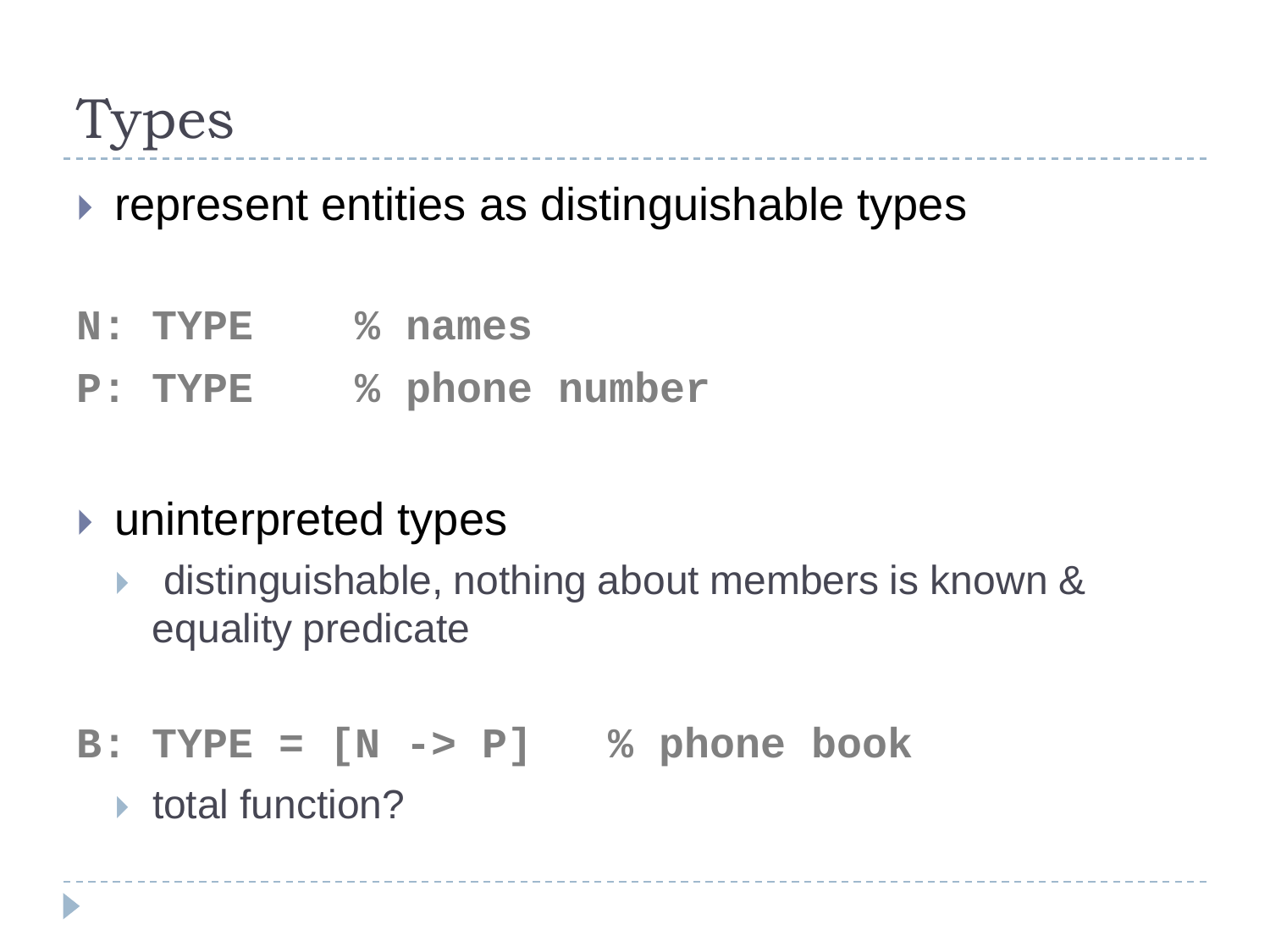Types **B: TYPE = [N -> P] % phone book**

▶ For names without phone number introduce "n0"

**n0: P emptybook: B emptyax: AXIOM FORALL (nm:N):emptybook(nm)= n0**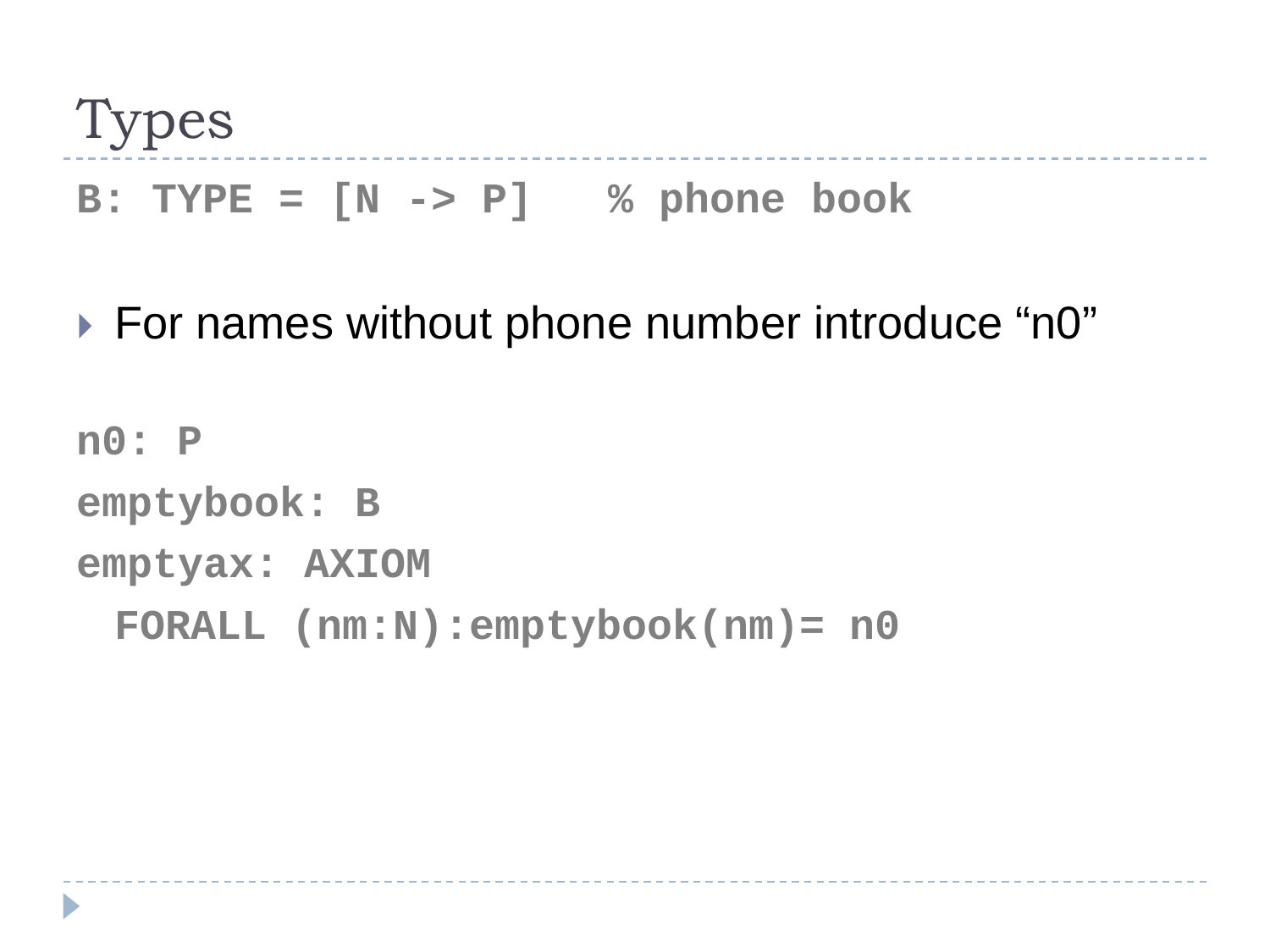## FindPhone & AddPhone

### $\blacktriangleright$  find a phone number **FindPhone: [B,N -> P] Findax: AXIOM FORALL (bk:B), (nm:N): FindPhone(bk,nm) = bk(nm)**

#### ▶ add a phone number

**AddPhone: [B,N,P -> B] Addax: AXIOM FORALL (bk:B), (nm:N), (pn:P): AddPhone(bk,nm,pn) = bk WITH [(nm):=pn]**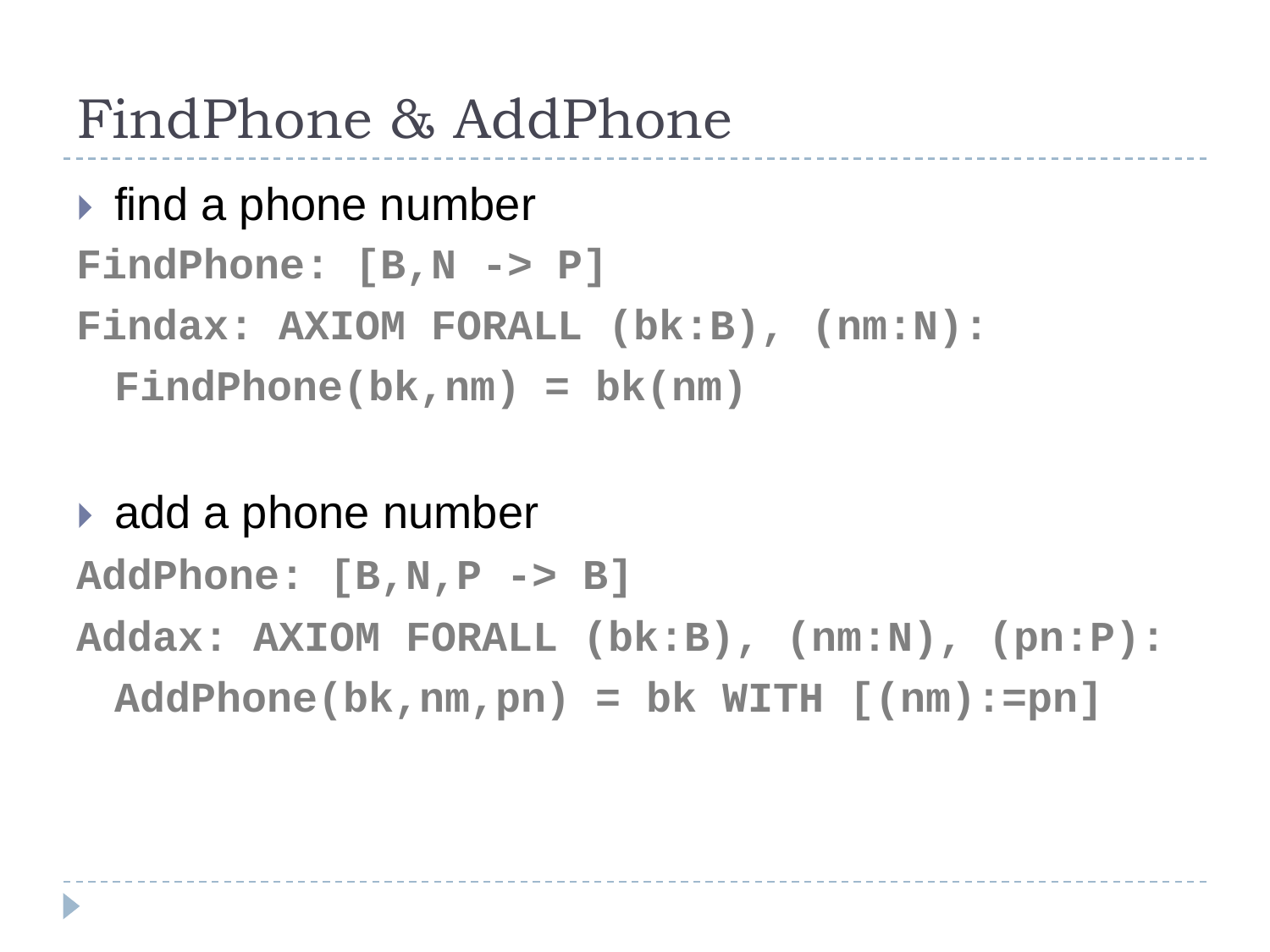### Challenge

 $\triangleright$  testing vs. challenging

**FindAdd: CONJECTURE FORALL(bk:B),(nm:N),(pn:P): FindPhone(AddPhone(bk,nm,pn),nm) = pn**

**Prove!**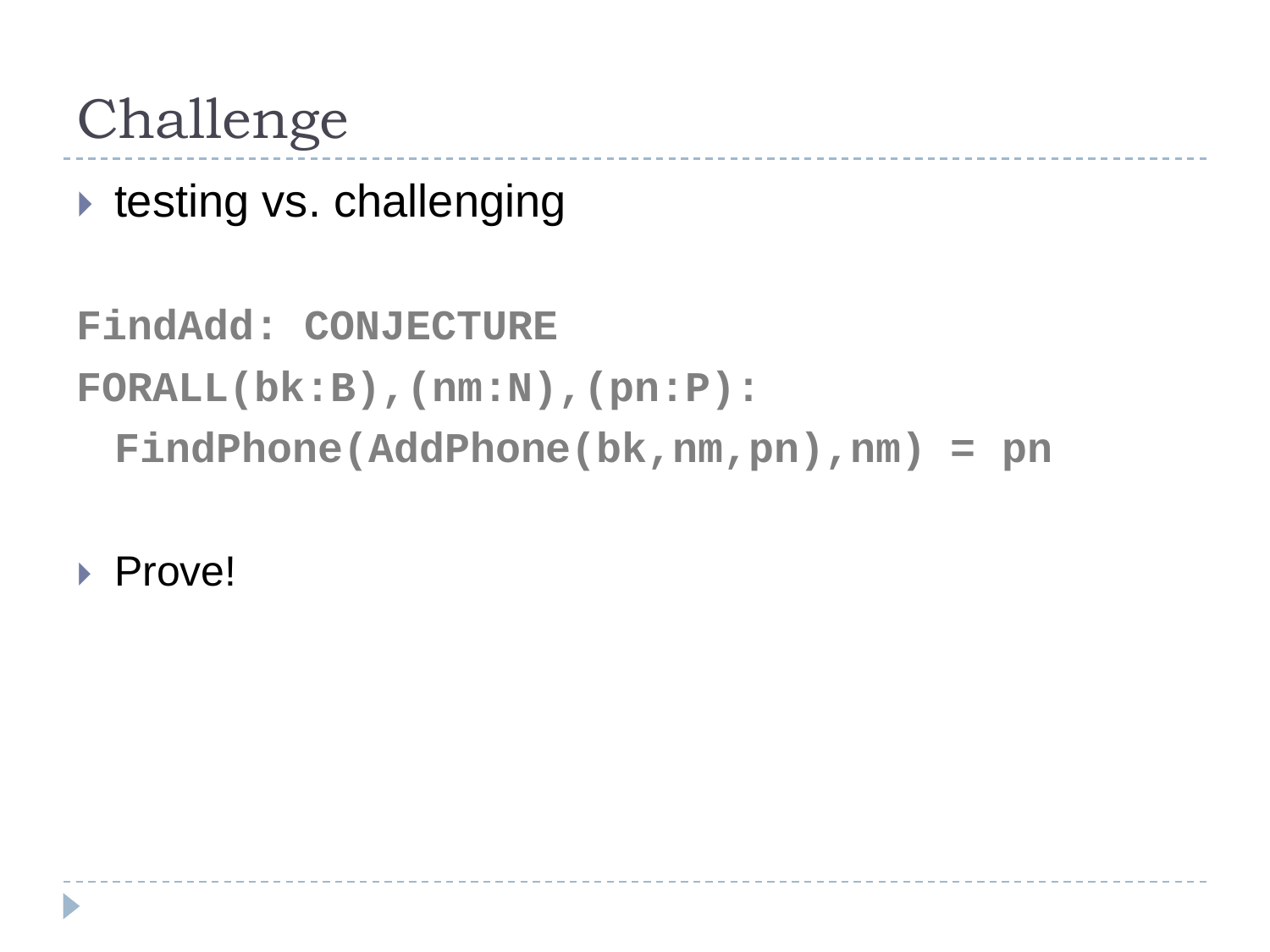### Short Reminder

**phone-1 : THEORY**

b.

**N: TYPE % names P: TYPE % phone number B: TYPE = [N -> P] % phone book**

**n0: P emptybook: B emptyax: AXIOM FORALL (nm:N):emptybook(nm)= n0**

```
FindPhone: [B,N -> P]
Findax: AXIOM FORALL (bk:B), (nm:N): FindPhone(bk,nm) = bk(nm)
```
**AddPhone: [B,N,P -> B] Addax: AXIOM FORALL (bk:B), (nm:N), (pn:P): AddPhone(bk,nm,pn) = bk WITH [(nm):=pn]**

```
FindAdd: CONJECTURE 
FORALL(bk:B),(nm:N),(pn:P): FindPhone(AddPhone(bk,nm,pn),nm) = pn
```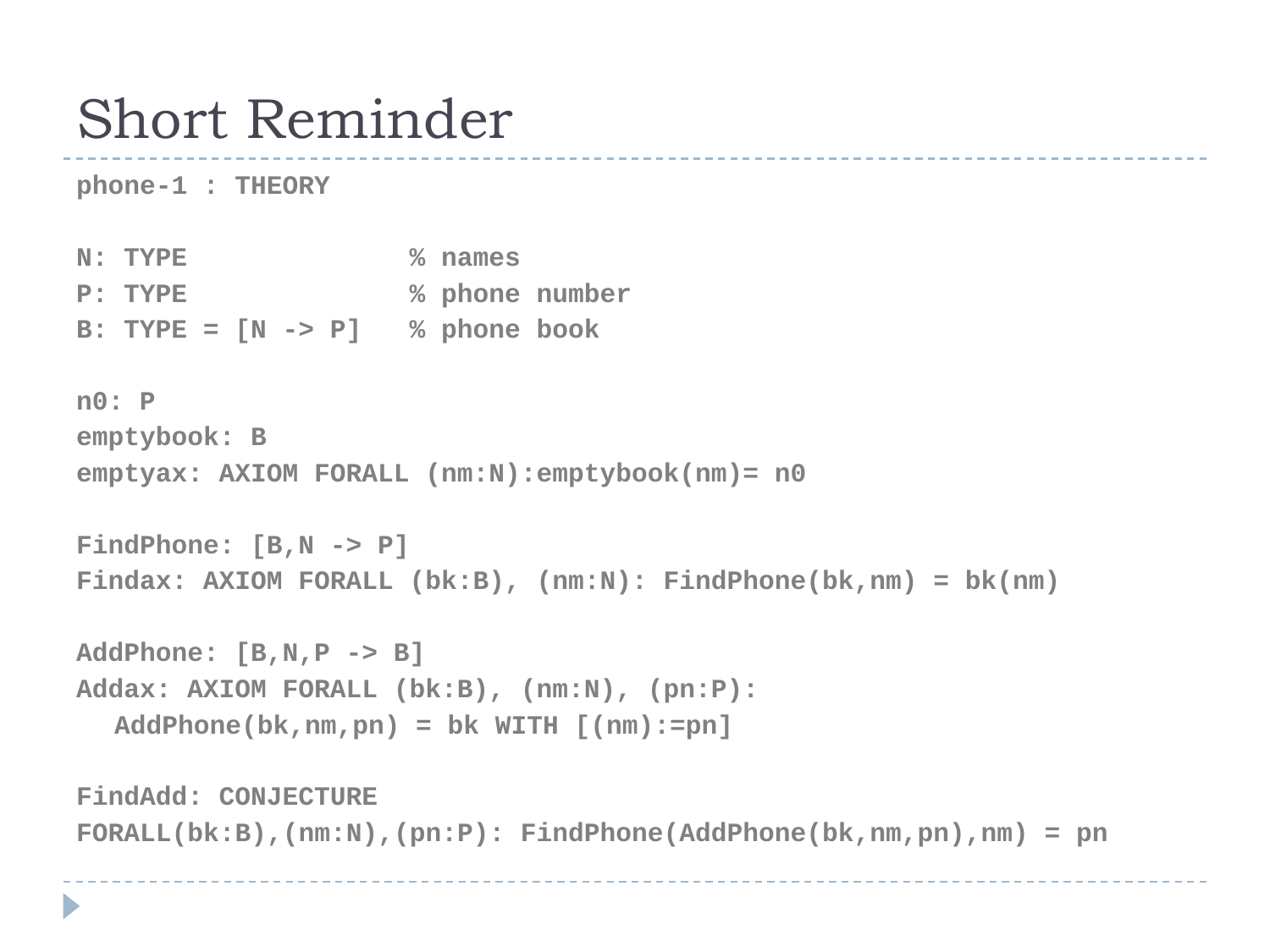## Prove FindAdd Conjecture

▶ start prover

**FindAdd : |------ {1} FORALL(bk:B),(nm:N),(pn:P): FindPhone(AddPhone(bk,nm,pn),nm) = pn Rule?**

 $\blacktriangleright$  type

```
(grind :theories("phone-1"))
```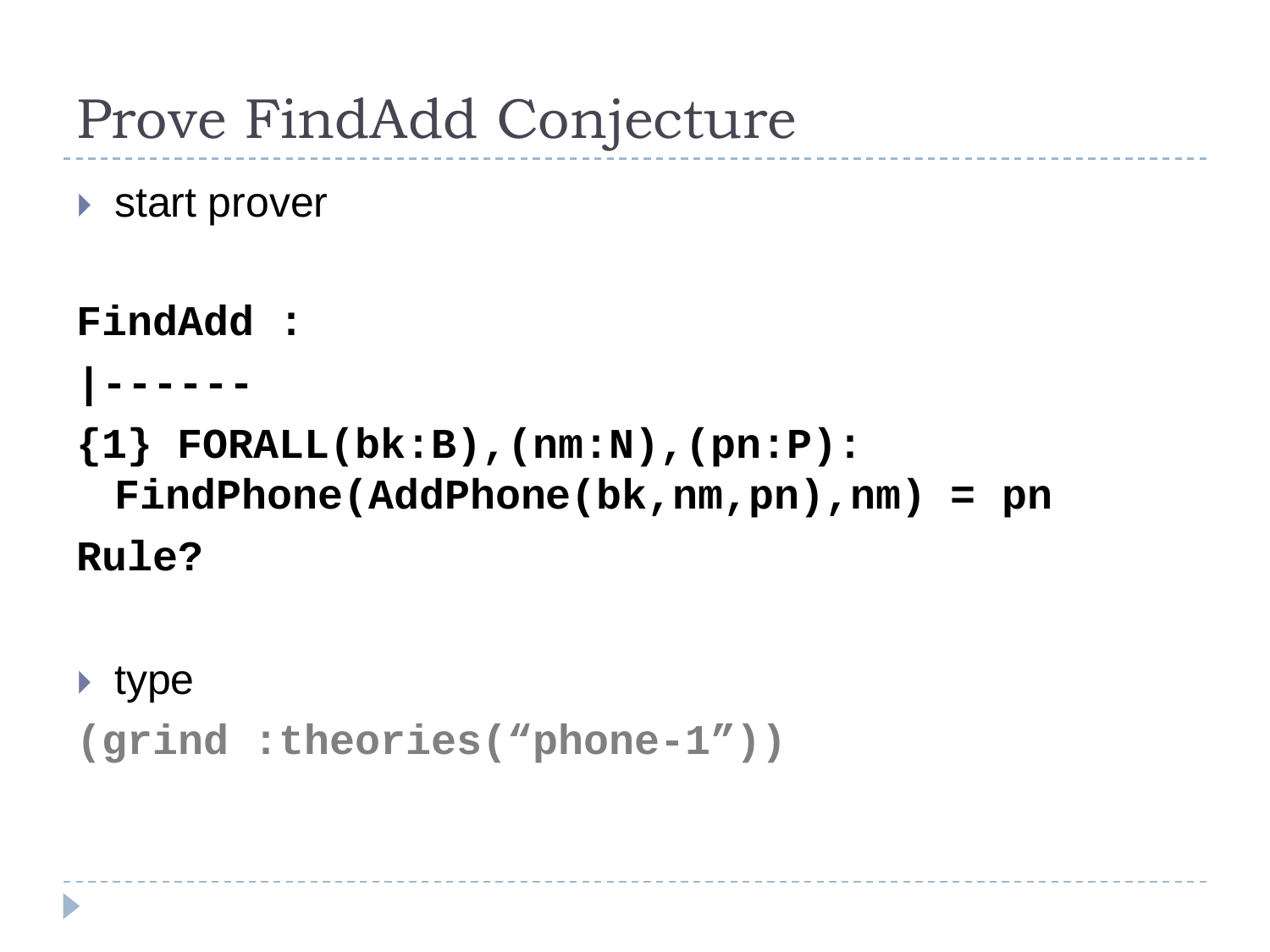## Grind?

- $\rightarrow$  ~20 basic commands &
- $\rightarrow$  ~20 higher-level commands (strategies)
	- **assert, inst?, induct-and-simplify, induct-andrewrite, skosimp\***
- highest level: **grind [args]**
	- skolemization
	- $\blacktriangleright$  heuristic instantiation
	- ▶ propositional simplification (BDD)
	- $\triangleright$  if-lifting
	- $\blacktriangleright$  rewriting
	- decision procedure for linear arithmetic & equality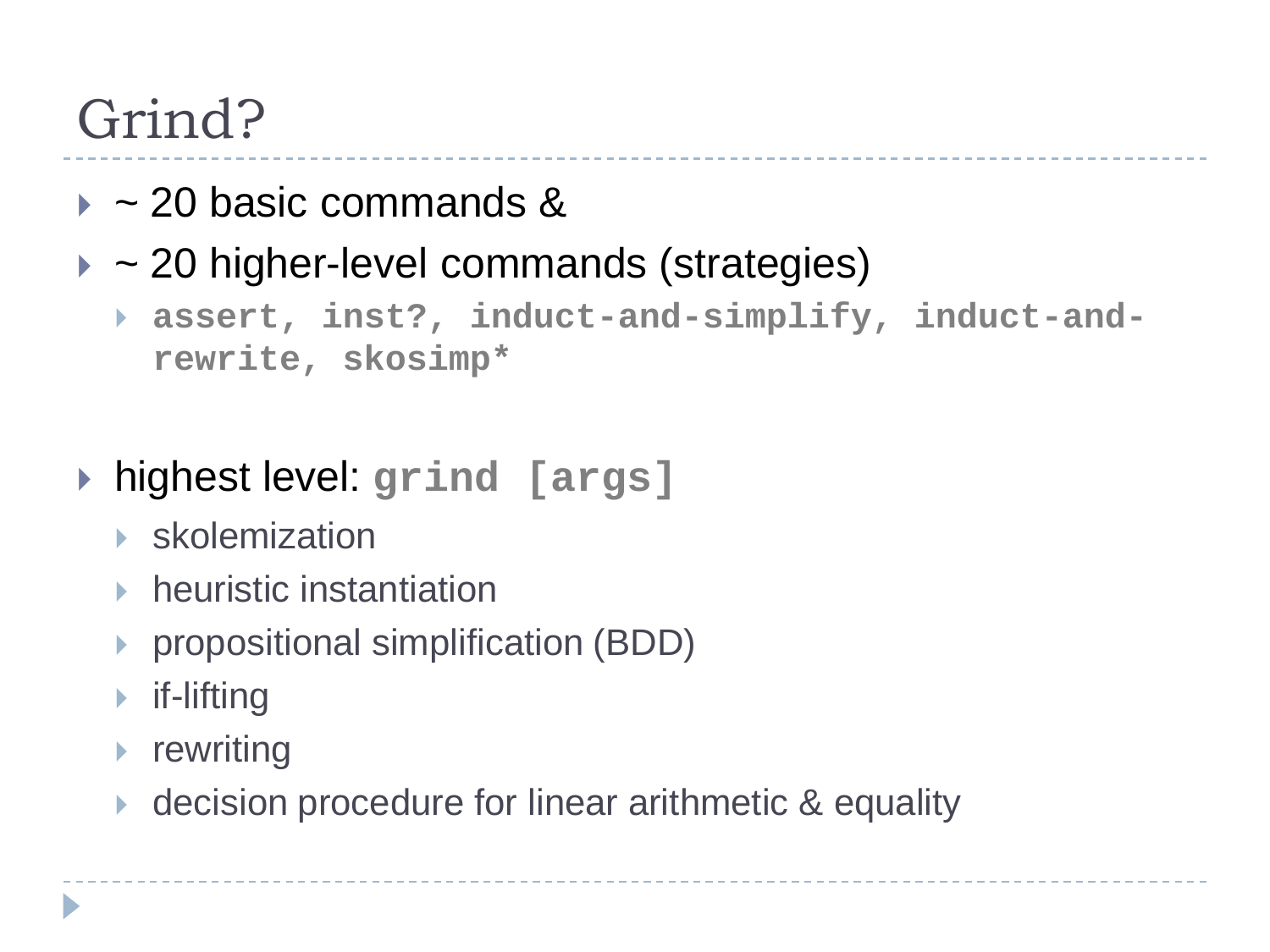Output

**Rule? (grind :theories(phone-1))**

**Addax rewrites AddPhone(bk, nm, pn)**

**to bk WITH [(nm) := pn]**

**Findax rewrites** 

**FindPhone(bk WITH [(nm) := pn], nm) to pn**

**…**

**Q.E.D.**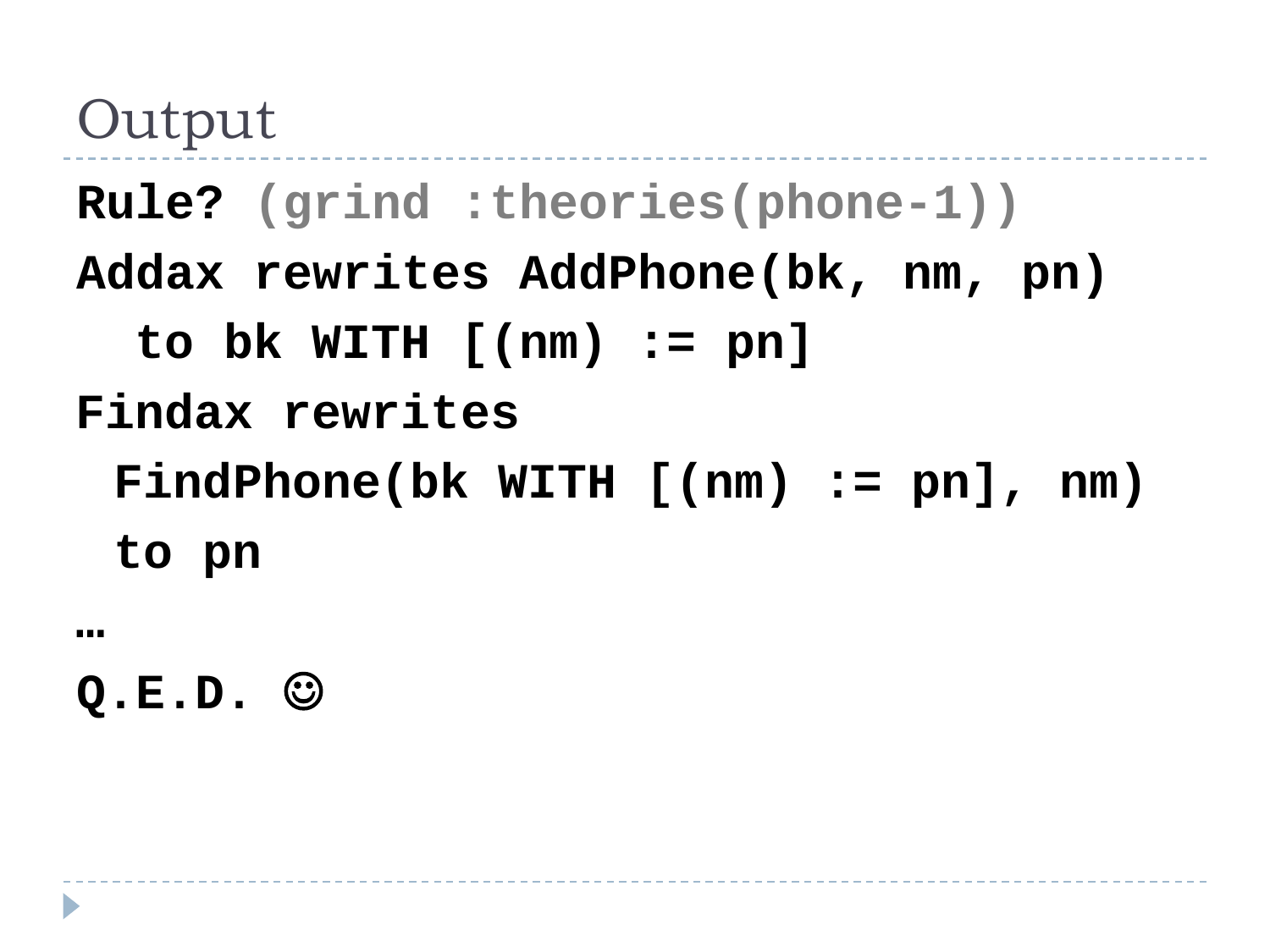### DelPhone

**DelPhone: [B,N -> B]**

**Delax: AXIOM FORALL (bk:B), (nm:N): DelPhone(bk,nm)=bk WITH [(nm) := n0]**

#### challenge

### **DelAdd: CONJECTURE FORALL (bk:B), (nm:N), (pn:P) DelPhone(AddPhone(bk,nm,pn),nm) = bk**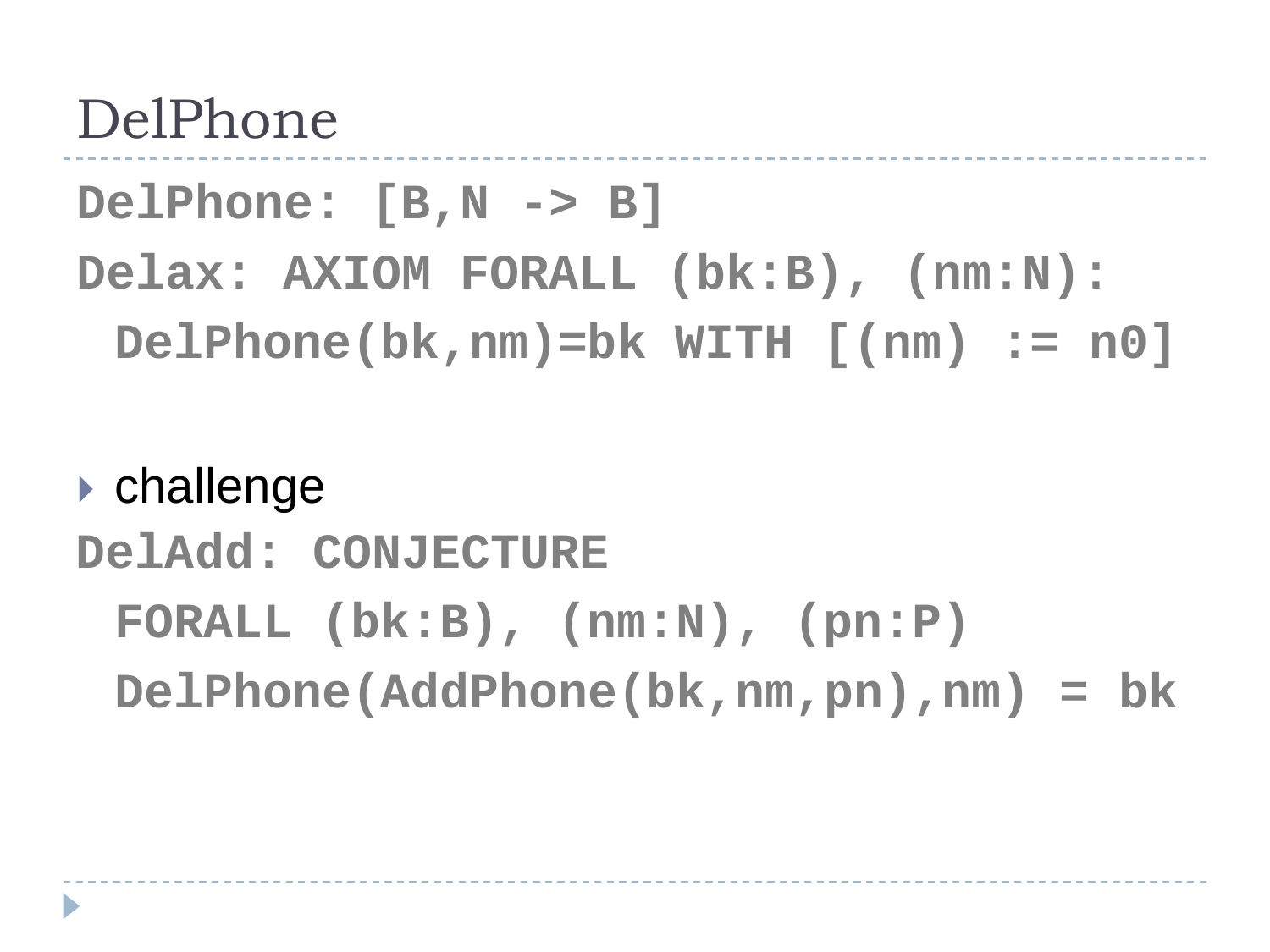## Prove DelAdd Conjecture

```
|----
FORALL (bk:B), (nm:N), (pn:P): 
DelPhone(AddPhone(bk,nm,pn),nm) = bk
Rule? (grind :theories(phone-1))
```

```
…
 |----
{1} bk!1 WITH[(nm!1) := pn!1] 
          WITH[(nm!1) := n0] = bk!1
```
**Rule?**

**bk!1** … representatives for quantified variables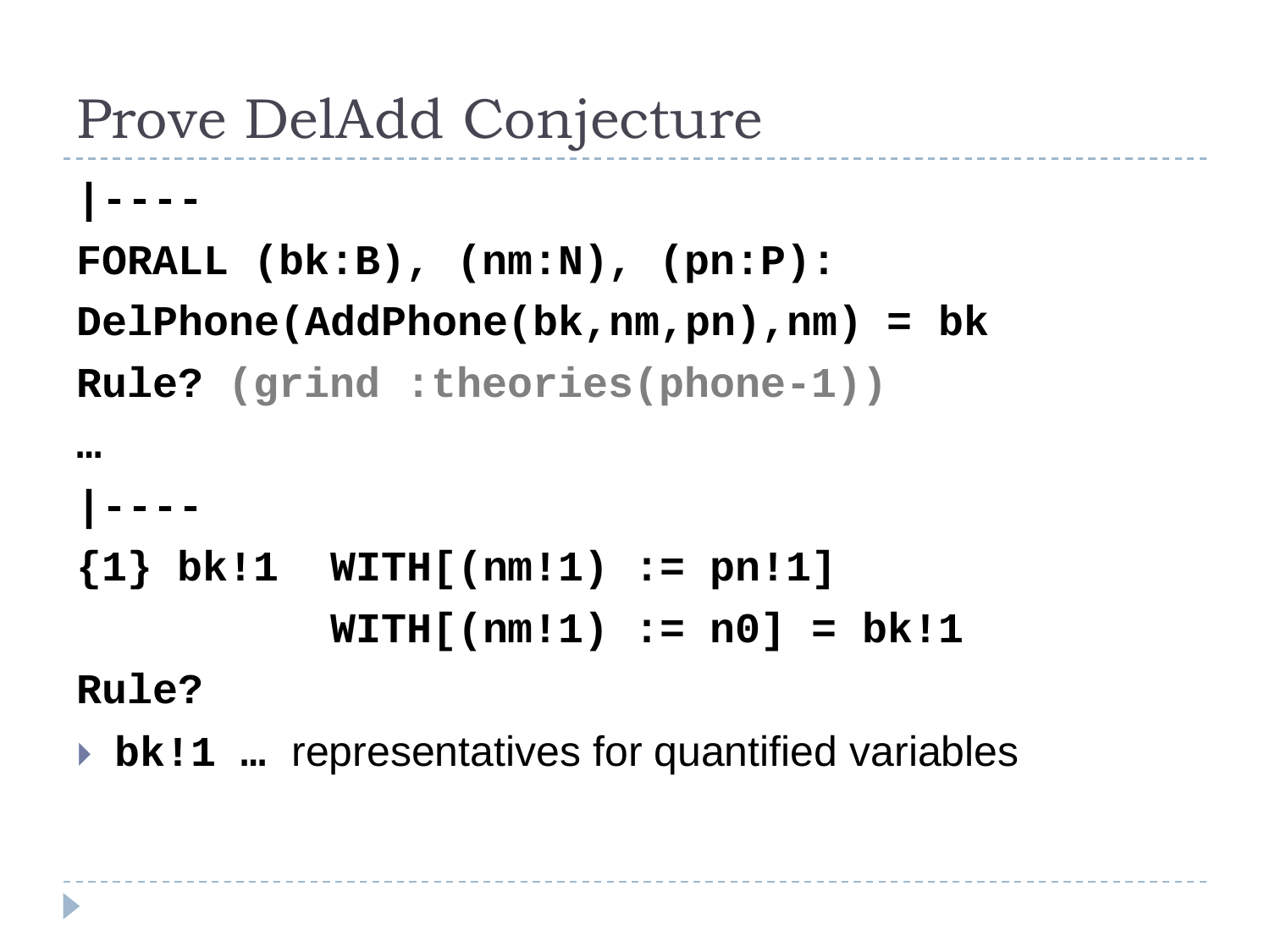## Prove DelAdd Conjecture

**|----**

**{1} bk!1 WITH[(nm!1) := pn!1] WITH[(nm!1) := n0] = bk!1**

**Rule? (apply-extensionality)**

 $\rightarrow$  to prove that bk!1 = bk!1 (functions are the same)

```
...
|----
{1} bk!1 WITH[(nm!1) := pn!1] 
          WITH[(nm!1) := n0](x!1) 
  = bk!1(x!1)
```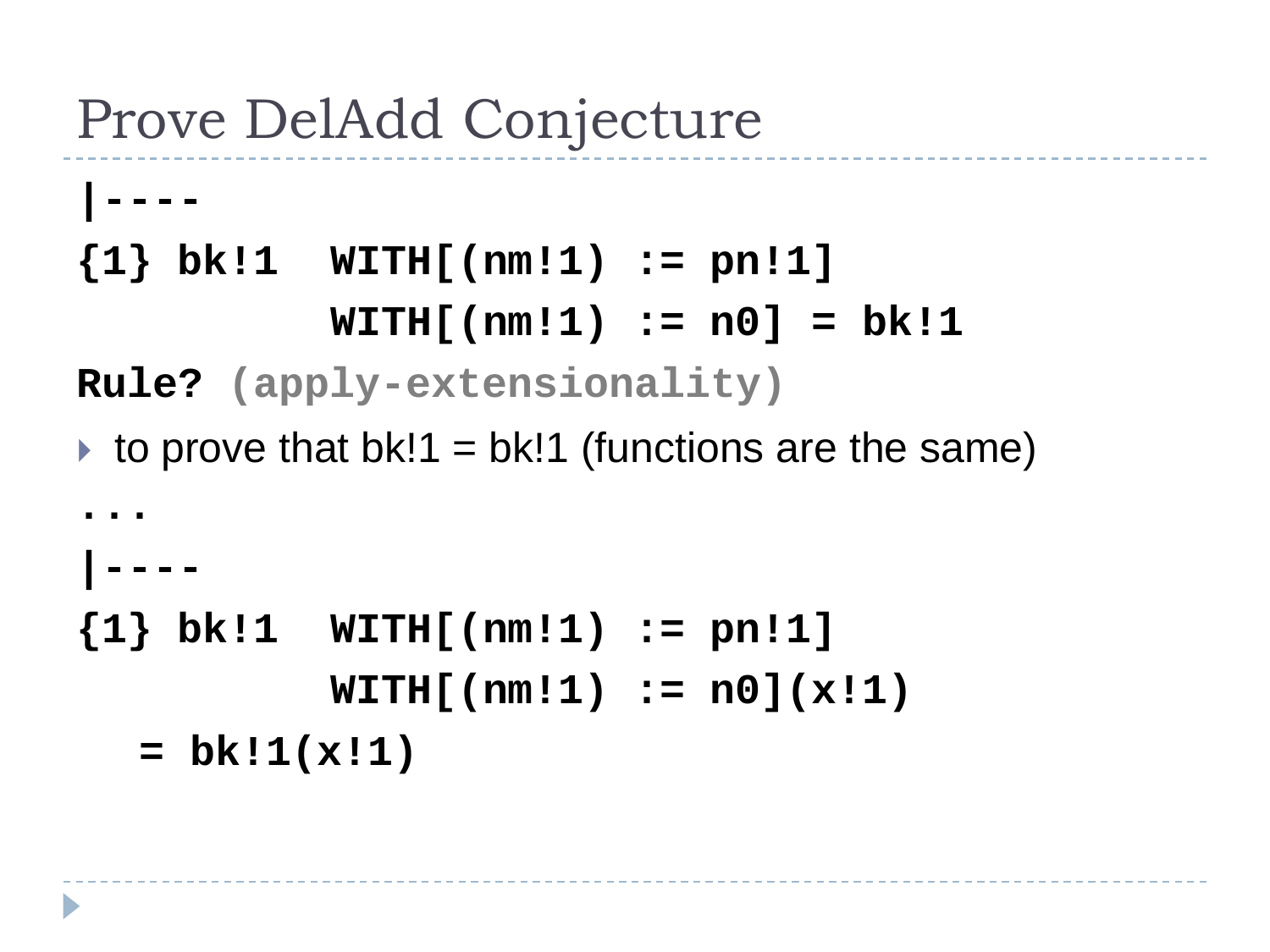## Prove DelAdd Conjecture

```
... 
Rule? (lift-if)
...
Rule? (ground)
{-1} nm!1 = (x!1)|----
\{1\} n0 = bk!1(x!1)
```
 We have to show, that in the original phone book, the phone number was n0.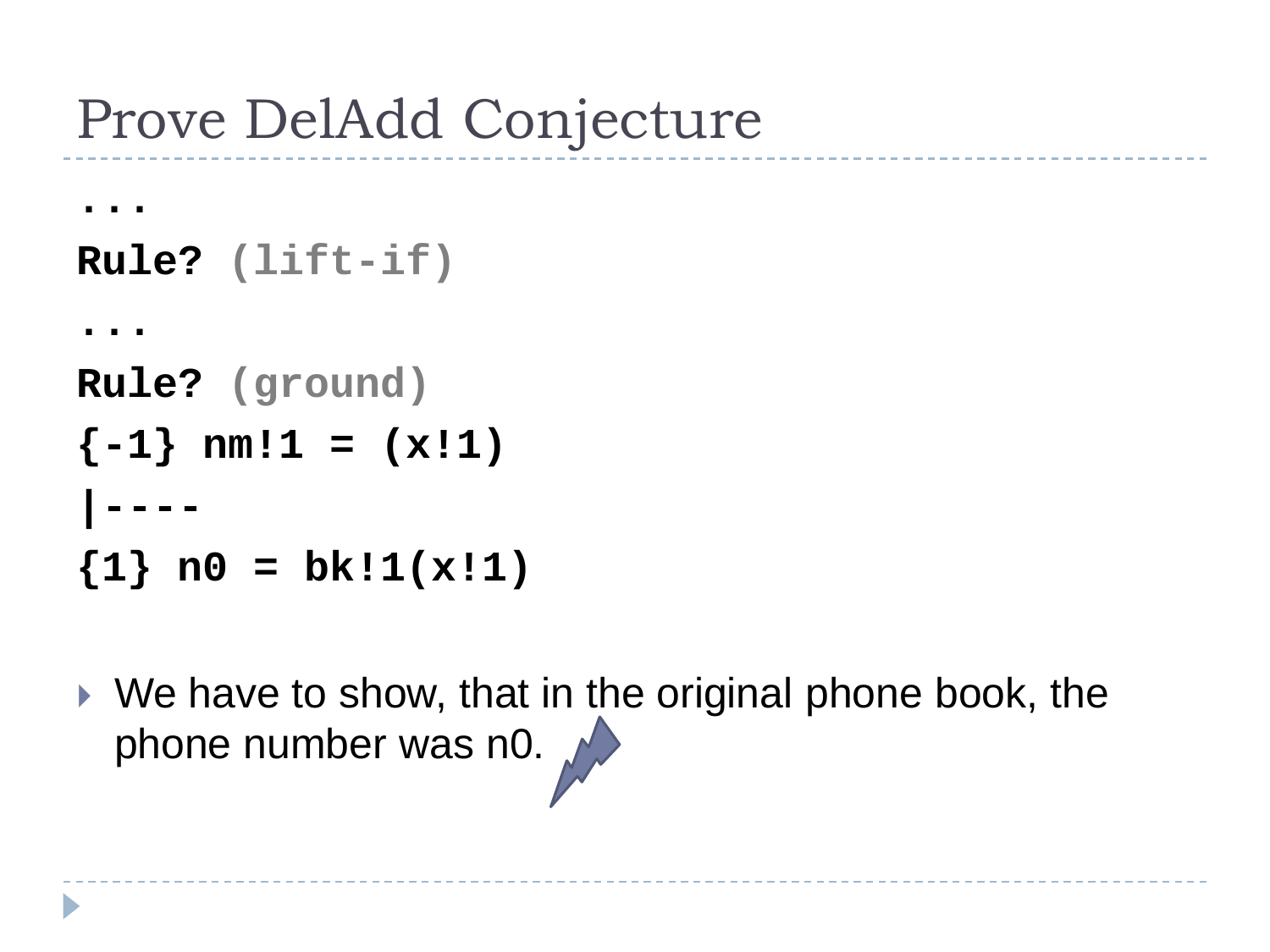### PVS is designed to be the "rigorous skeptic"

- ▶ detect errors in reasoning (or specification?), but also
- $\triangleright$  helps you to find the error by providing feedback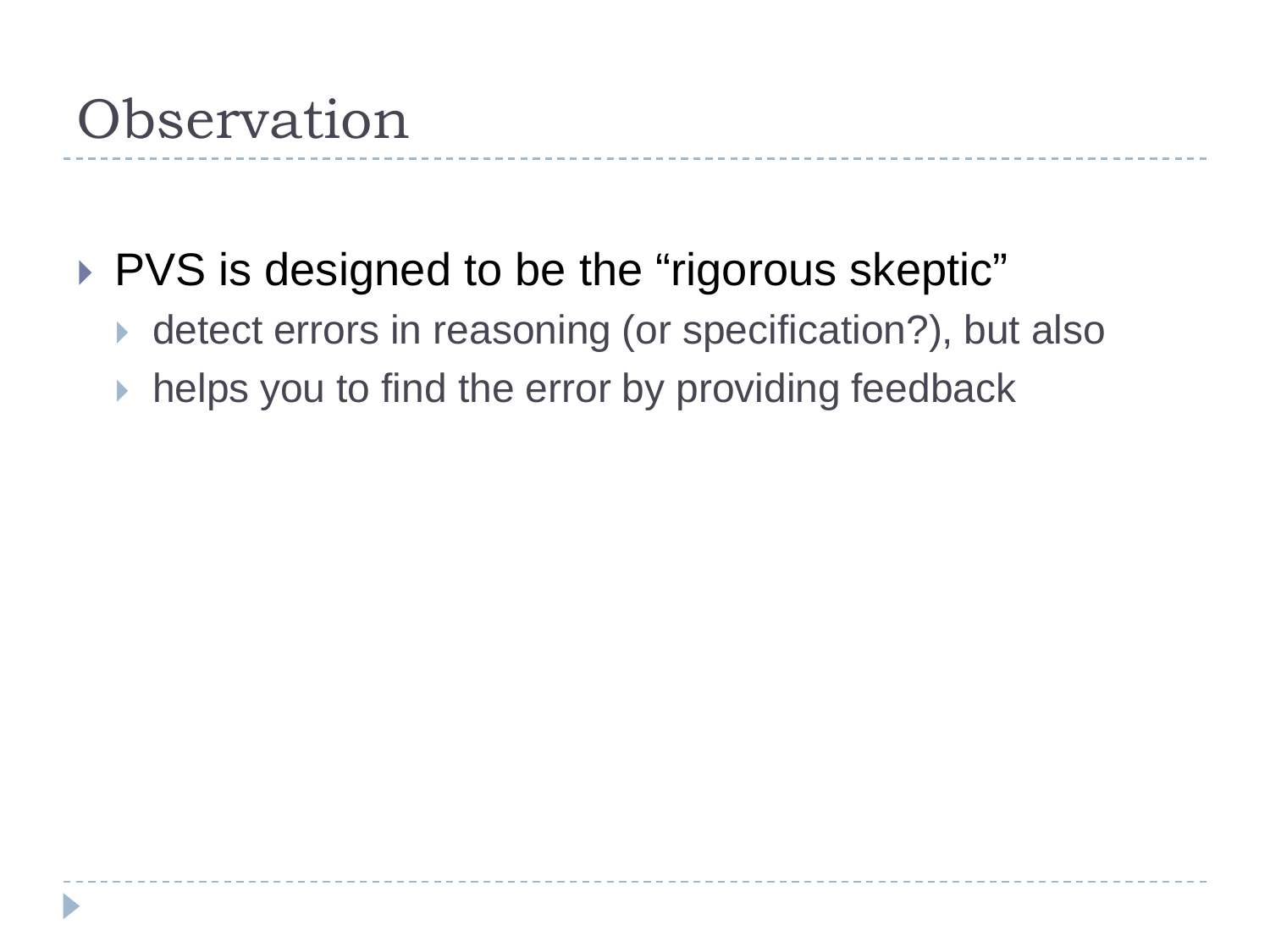## (Subset) Types

- Base types: **bool, int, real**
- Function types: **[bool,int -> int]**
- Subset types: **nat: TYPE = {i:int | i >= 0}**

$$
\rightarrow / : [int, \{ n: int | n / = 0 \} \rightarrow int]
$$

- **average = sum / numbers : int**
- only well-typed if **numbers** is not 0
- ▶ type checking conditions (TCCs)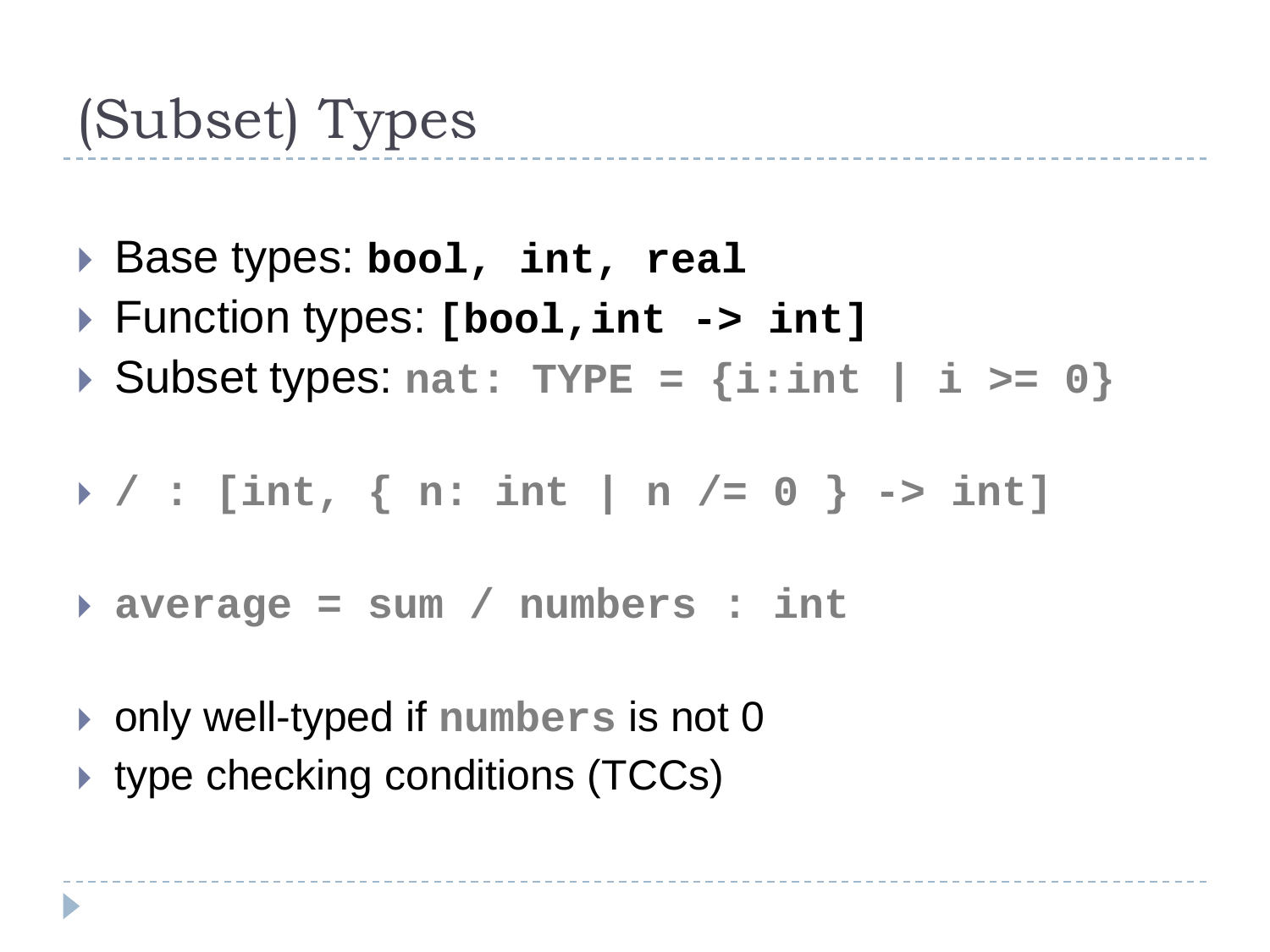## Type Checking

▶ type checking conditions (TCCs)

- ▶ type checking in PVS is undecidable
- ▶ proof obligations
- consistency check
- ▶ most obligations can be discharged automatically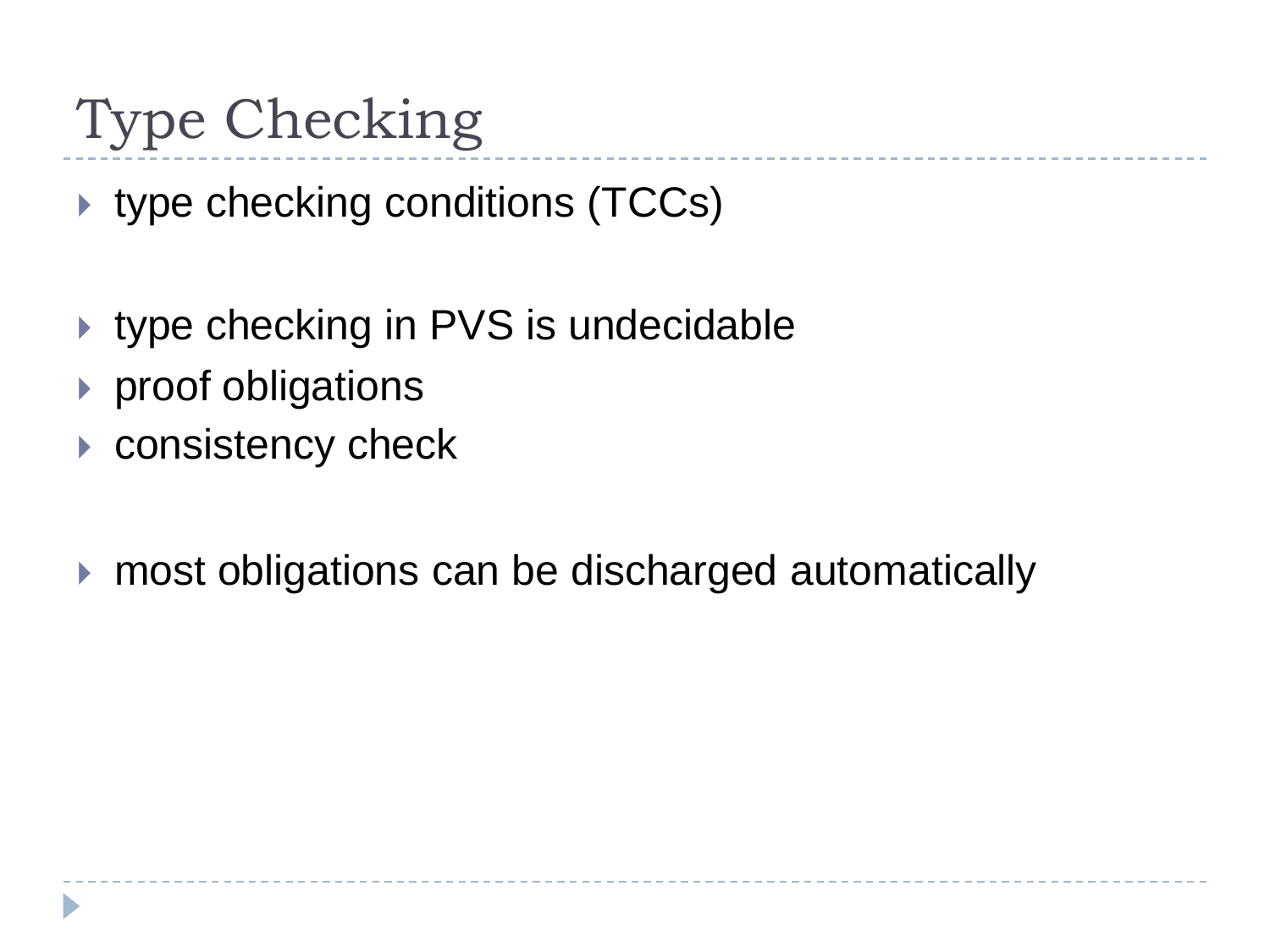### Recursion

```
\triangleright must be shown to terminate
```

```
factorial(x:nat): RECURSIVE nat =
```

```
IF x = 0 THEN 1
```

```
ELSE x * factorial (x-1) ENDIF
```

```
MEASURE (LAMBDA (x:nat):x)
```
▶ generates proof obligation **Factorial\_TCC2: OBLIGATION (FORALL (x:nat): NOT x = 0 IMPLIES x-1 < x)**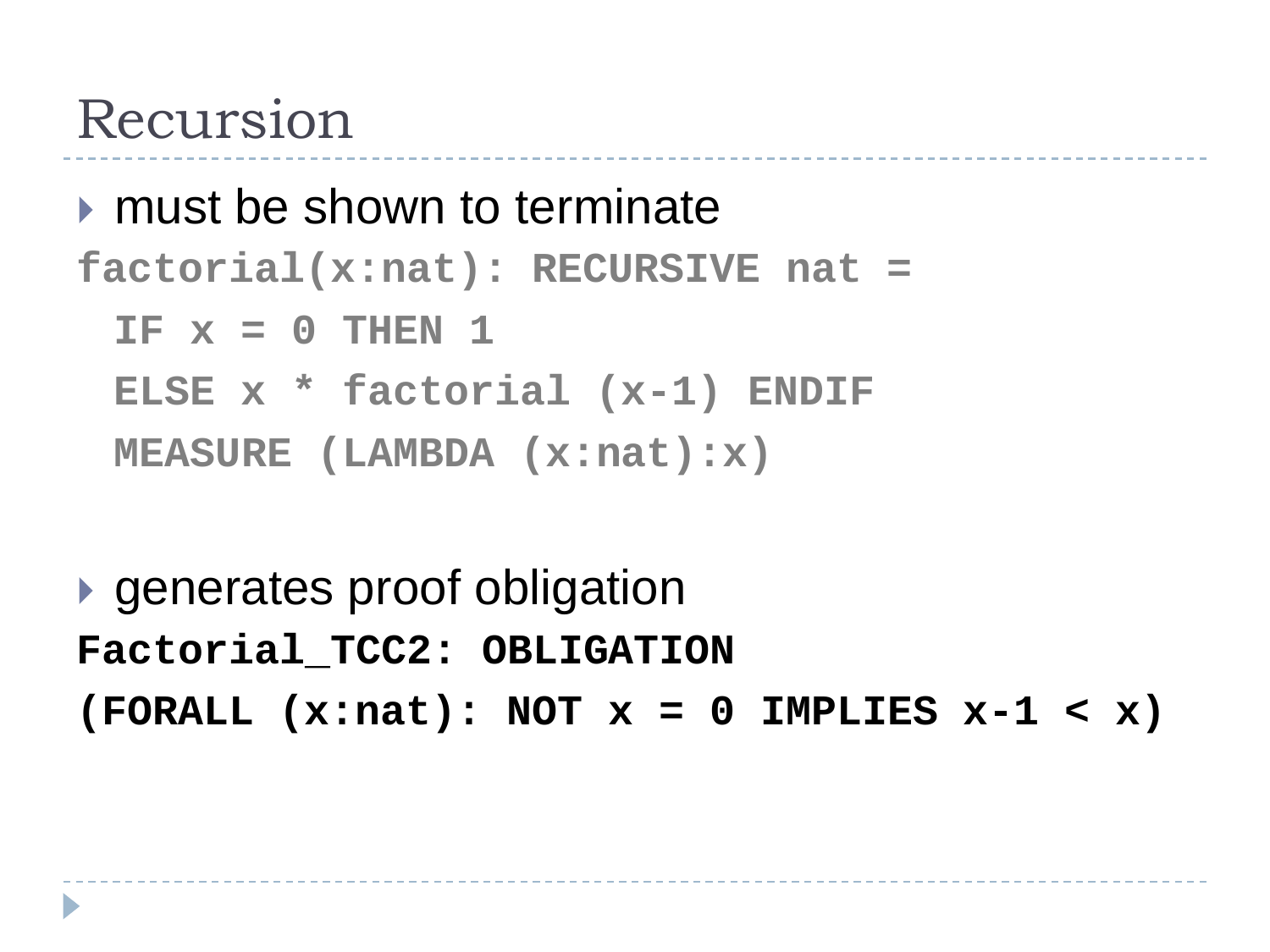## Abstract Data Types

▶ automatic generation of complete axiomatization

```
stack [t: TYPE]: DATATYPE
BEGIN
 empty: emptystack?
 push(top: t, pop: stack) : nonemptystack?
END stack
```

```
empty, push: constructors, 
top, pop: accessors, 
emptystack?, nonemptystack: recognizers
```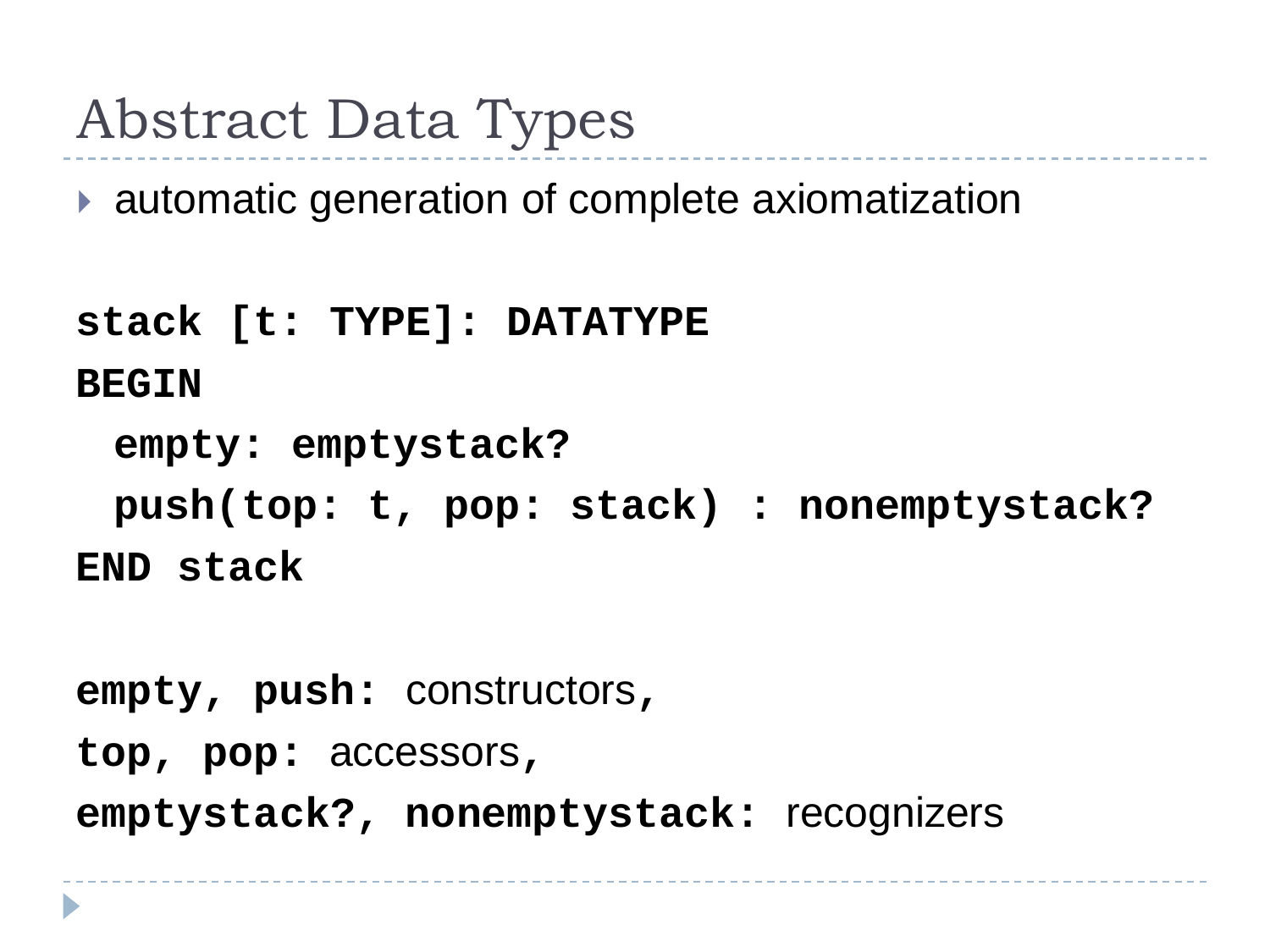## Abstract Data Types

▶ automatic generation of complete axiomatization:

- ▶ extensionality axioms for constructors
- $\blacktriangleright$  eta axiom
- ▶ accessor/constructor axioms
- $\blacktriangleright$  induction scheme
- ▶ functions distributing predicates over the stack base type
- ▶ subterm function
- ▶ well-foundedness axiom
- $\triangleright$  recursive combinator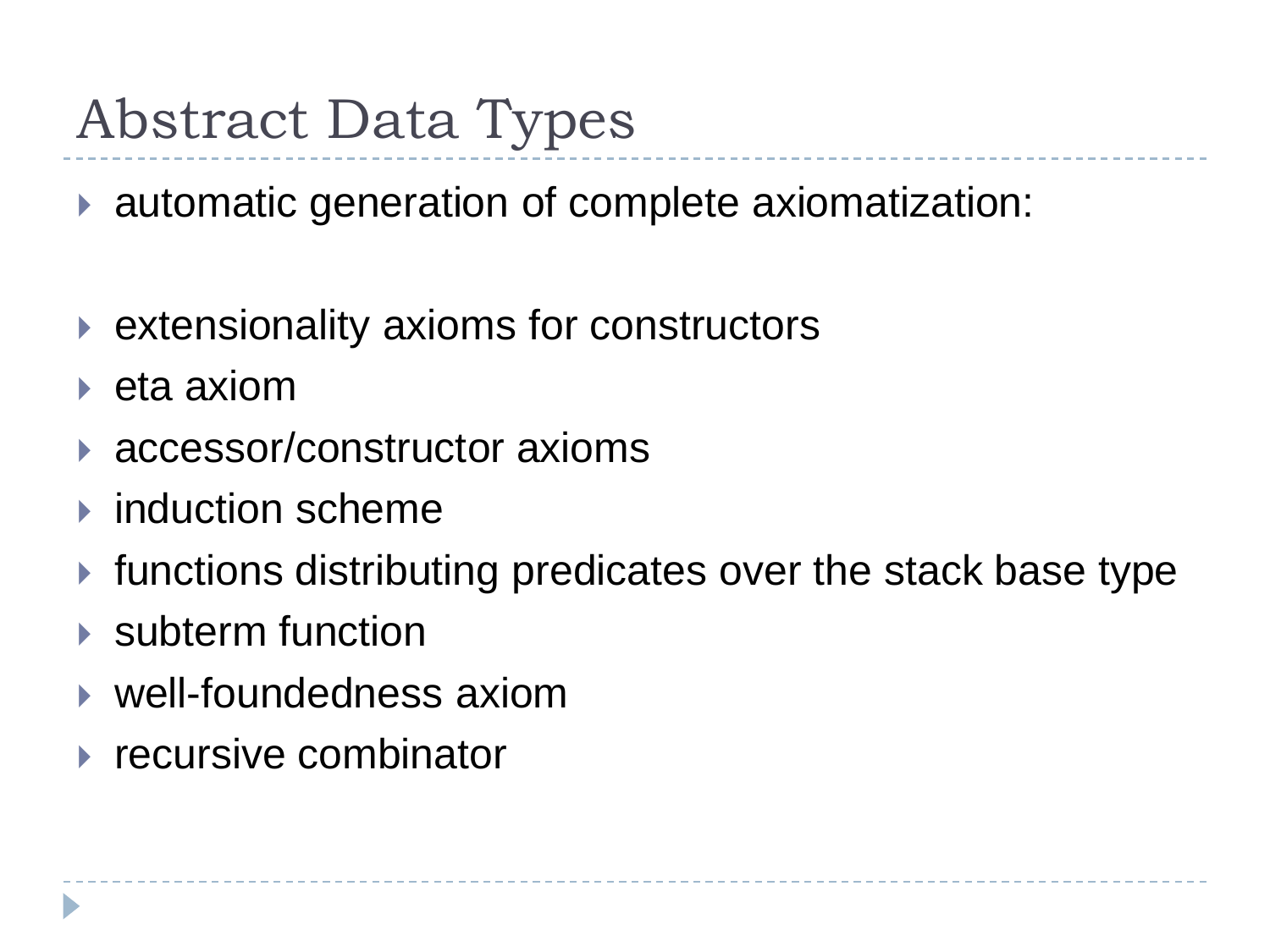### Dependent Types

**date: TYPE = [ yr: year, mon: month, {d: nat | d <= days(mon, yr)} ]**

- $\triangleright$  for function arguments **ratio(x, y: real, z: {z: real | z /= x}:real**   $=$   $(x - y) / (x - z)$
- ▶ generates TCCs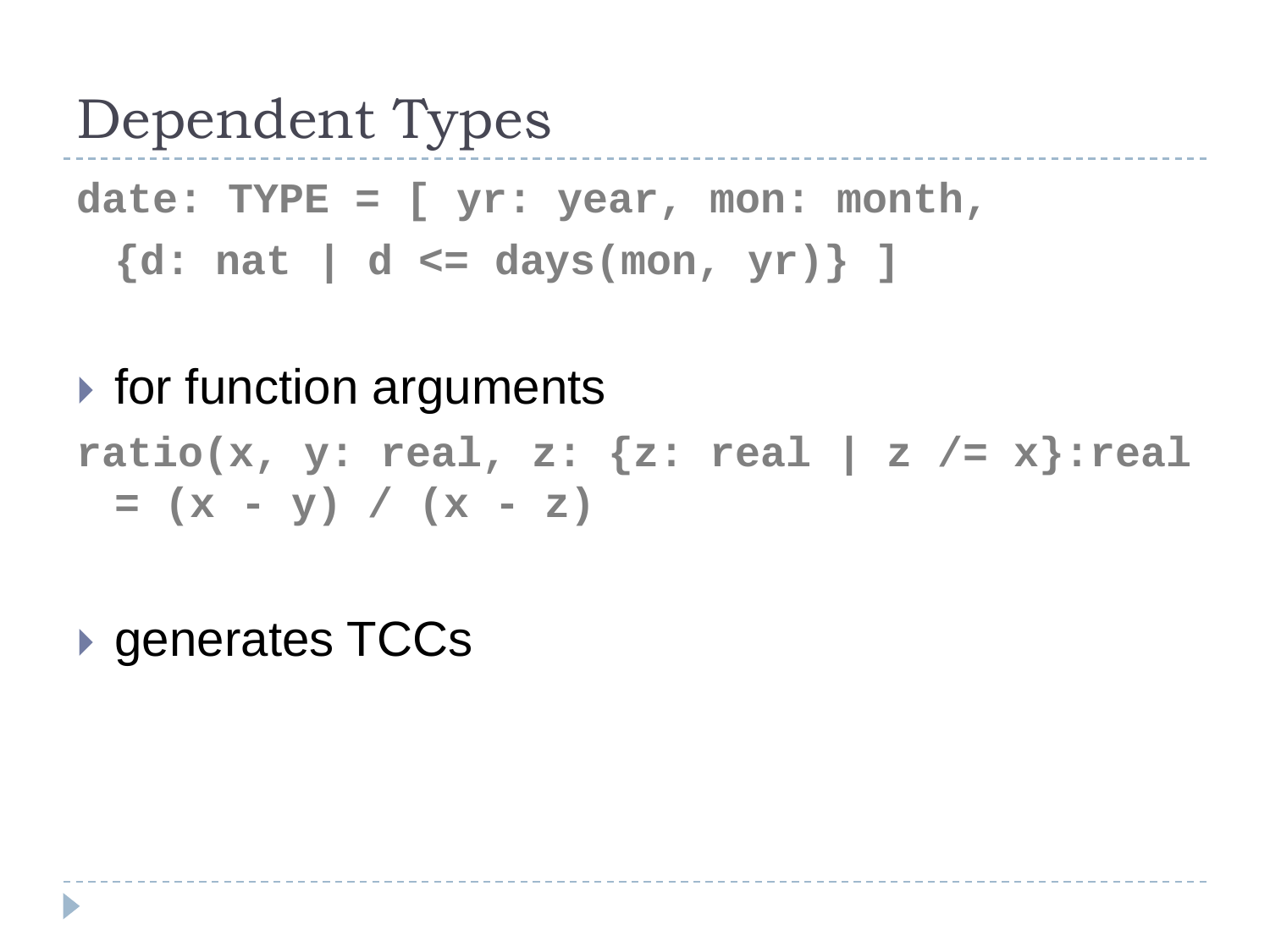Propositional Proof

| ${1} \ P \Rightarrow Q$          | $\{1\}$ P OR Q            | $[-1]$ P & Q |
|----------------------------------|---------------------------|--------------|
| <b>Rule: flatten</b><br>$[-1]$ P |                           | $[-1]$ P     |
| $\{1\}$<br>Q                     | $\{1\}$ P<br>$\{2\}$<br>Q | $[-2]$ Q     |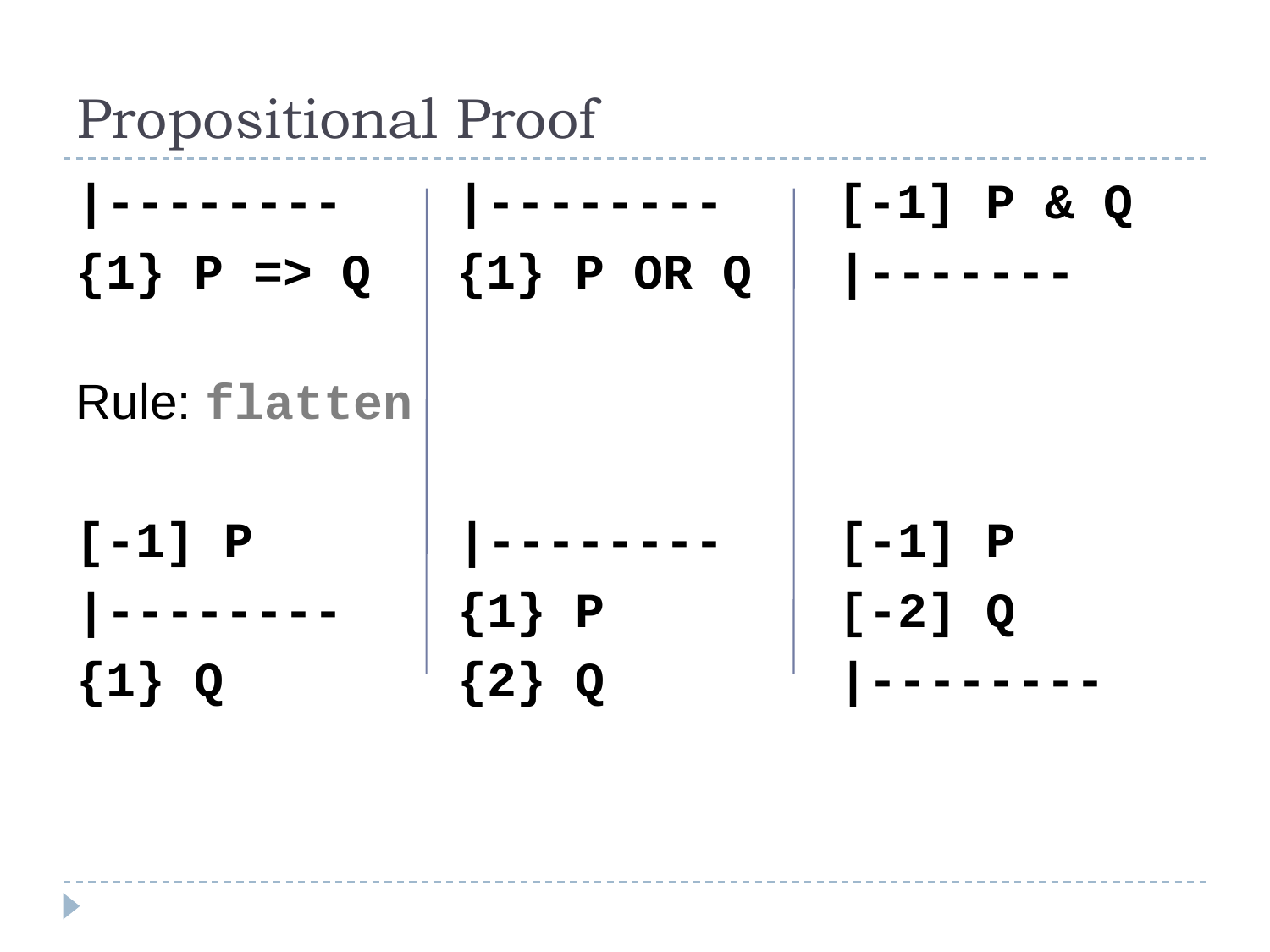### Propositional Proof

# **[-1] P OR Q**

Rule: **split** 

Ь

**|--------**

**[-1] P [-1] Q |------- |--------**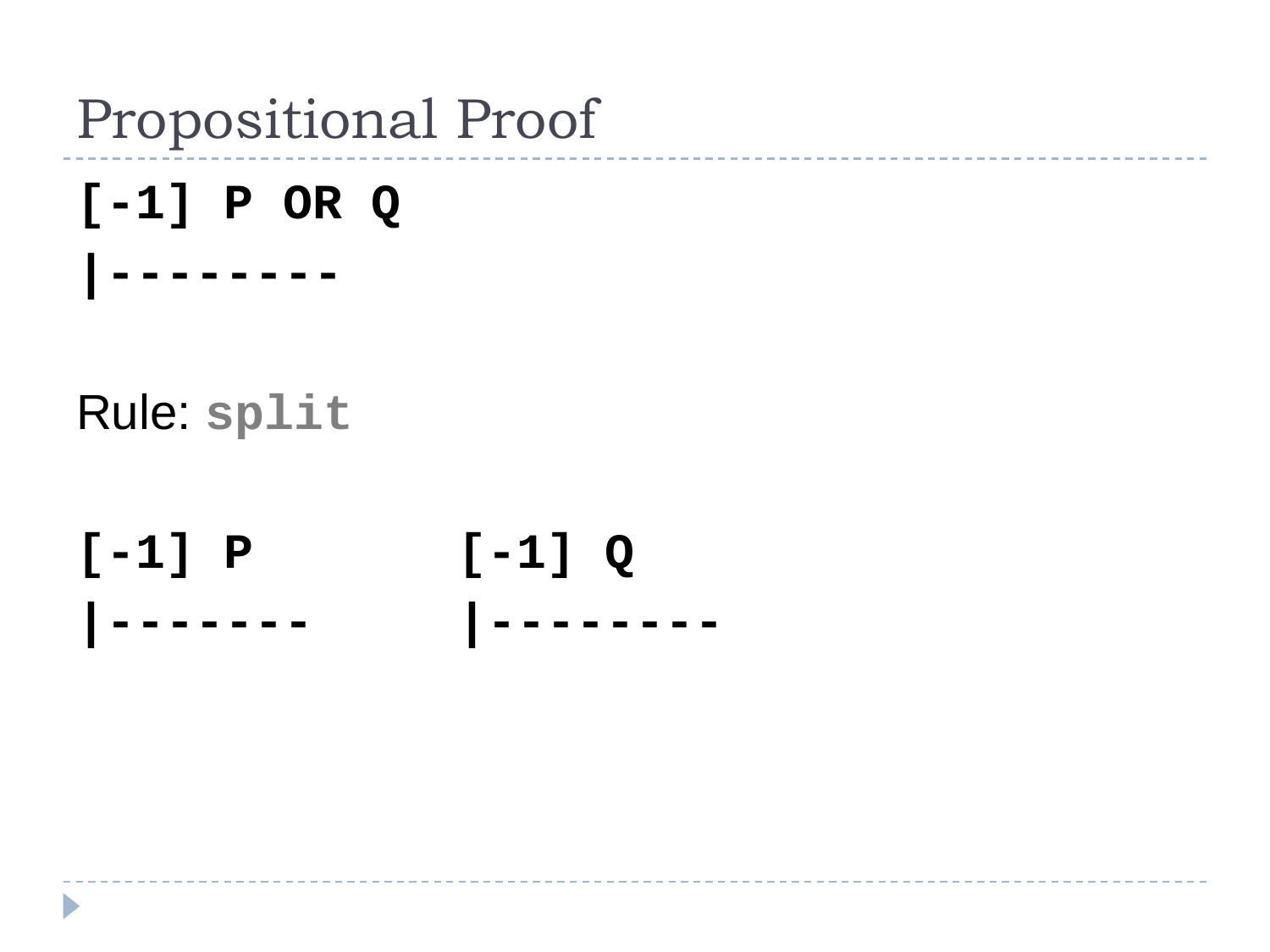## Comparison

| [17P]                         | <b>HOL</b> | <b>Mizar</b> | <b>PVS</b> |
|-------------------------------|------------|--------------|------------|
| small proof kernel            | ╈          |              |            |
| extensible/programmable       | ╈          |              |            |
| powerful automation           | ╈          |              |            |
| readable                      |            | ╈            |            |
| constructive logic            |            |              |            |
| decidable types               | ÷          |              |            |
| dependent types               |            |              |            |
| based on HOL                  | ÷          |              |            |
| large mathematical stnd. lib. |            |              |            |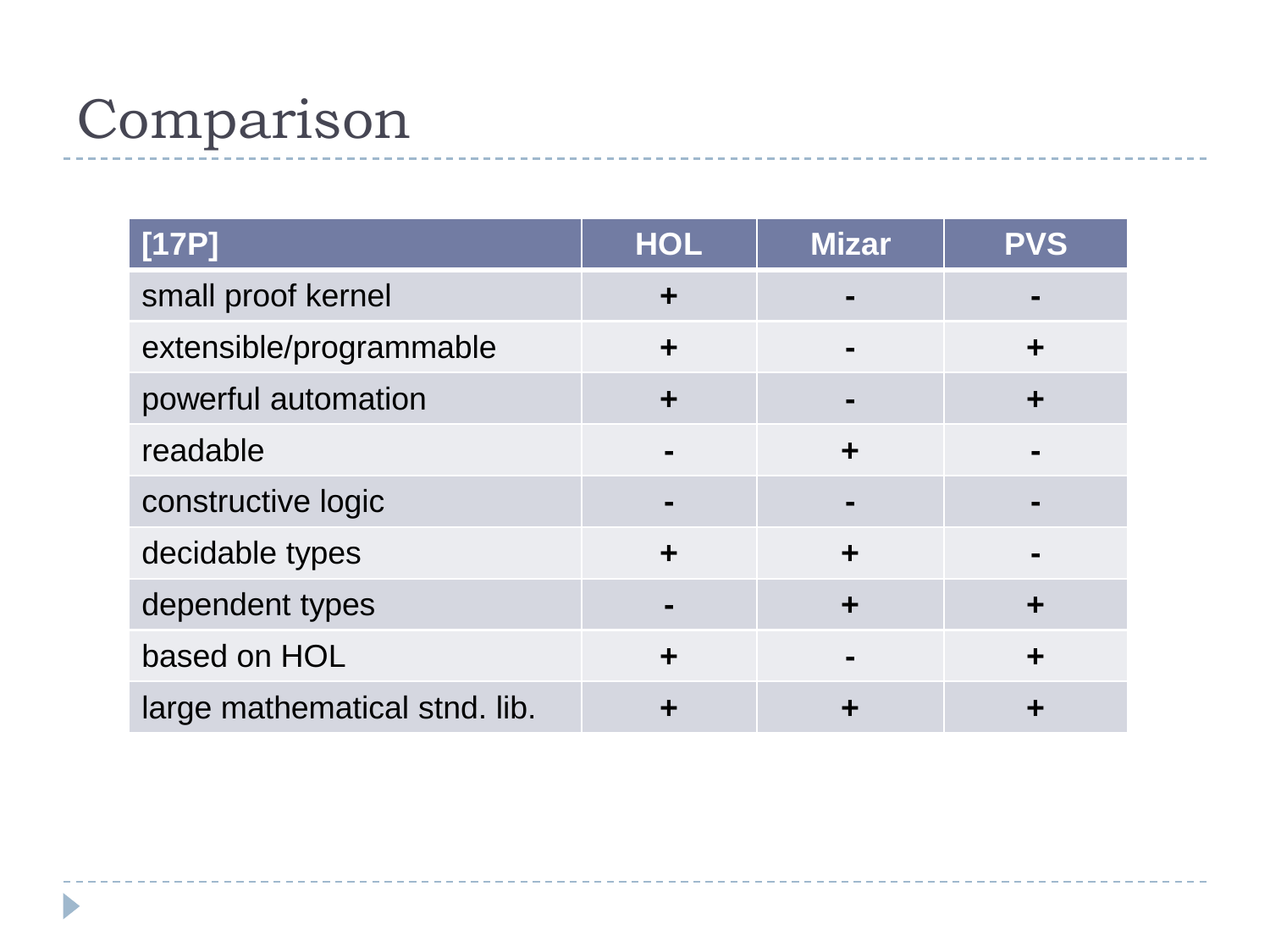## My Impressions

- **D** overwhelming
- ▶ good documentation available
	- especially for using the system
- ▶ on-going development since <1993

# **Thank you for your attention!**